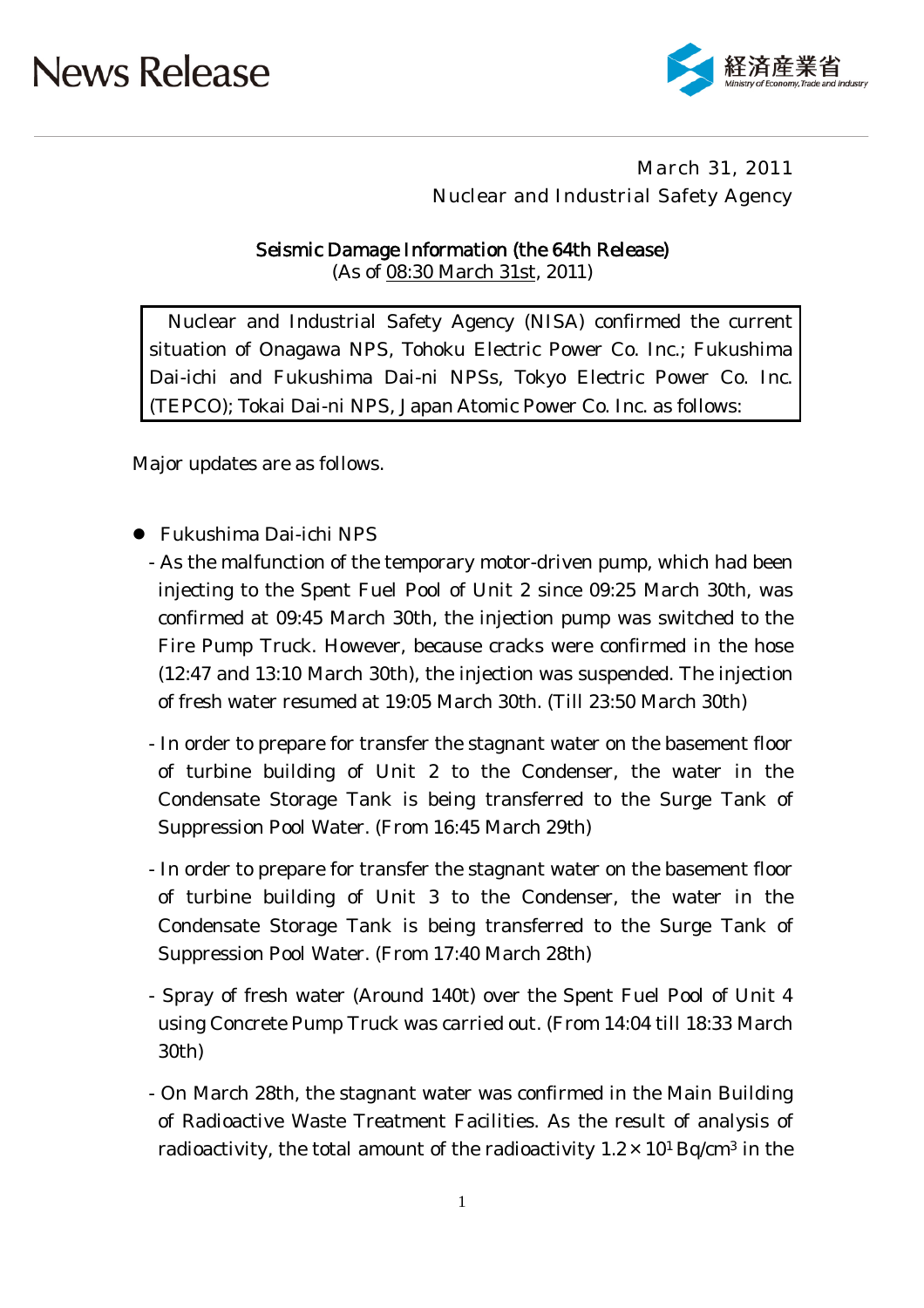

controlled area and that of  $2.2 \times 10^{1}$  Bq/cm<sup>3</sup> in the noncontrolled area were detected in March 29th.

- Fukushima Dai-ni NPS
	- Around 17:56 March 30th, a smoke was rising from the power distribution panel on the first floor of the turbine building of Unit 1. However, when the power supply was turned off, the smoke stopped to generate. It was judged by the fire station at 19:15 that this event was caused by the malfunction of the power distribution panel and was not a fire.
	- The Residual Heat Removal System (B) to cool the reactor of Unit 1 became to be able to receive power from the emergency power supply as well as the external power supply. This resulted in securing the backup power supplies (emergency power supplies) of Residual Heat Removal System (B) for all Units. (14:30 March 30th)
- 2. Action taken by NISA

(March 29th)

- The "Team to Assist the Lives of the Nuclear Accident Sufferers" established to strengthen the system to assist the nuclear accident sufferers carried out visits etc. to relevant cities, towns and villages.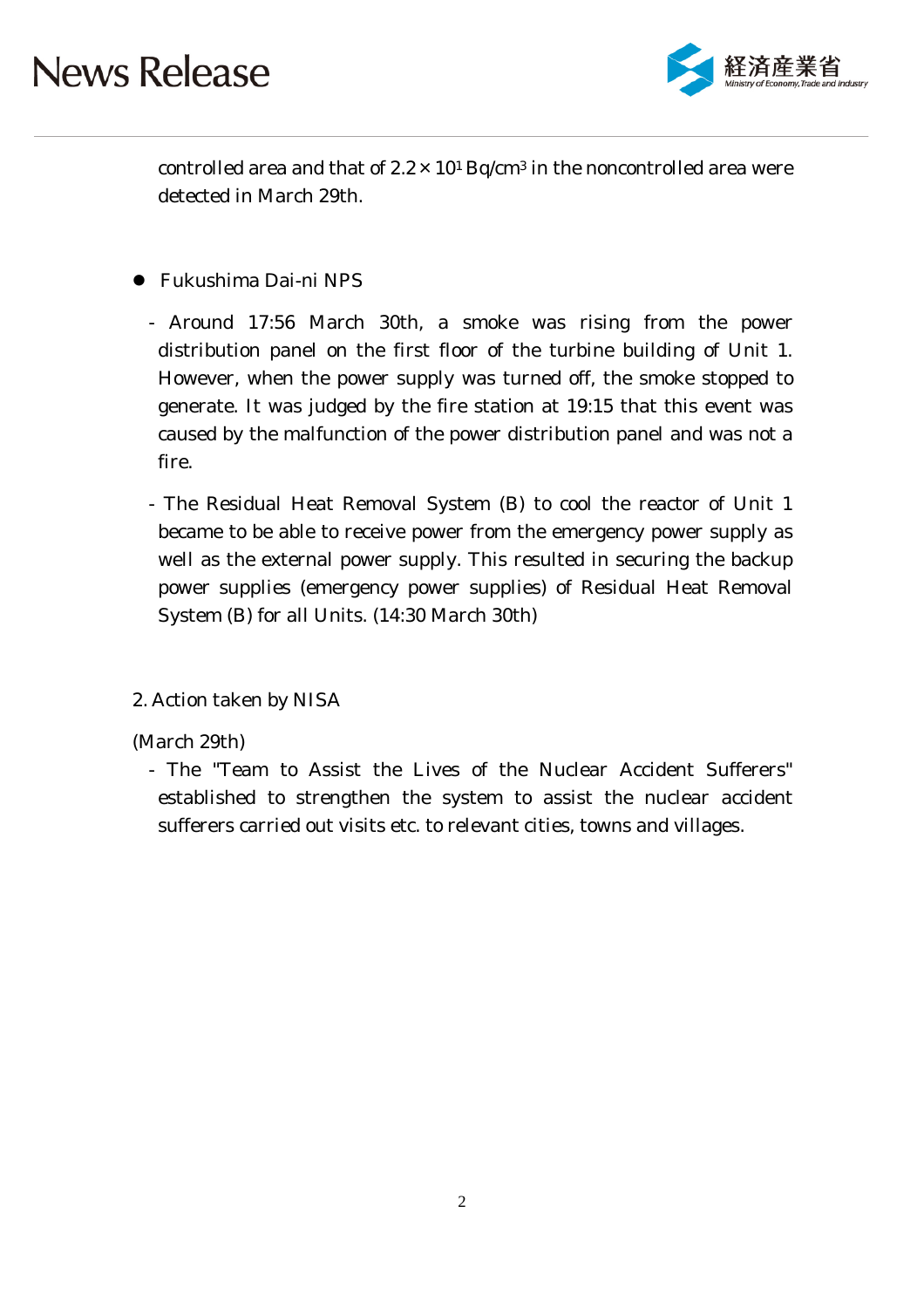

(Attached sheet)

### 1. The state of operation at NPS (Number of automatic shutdown units: 10)

- Fukushima Dai-ichi NPS, TEPCO (Okuma Town and FutabaTown, Futaba County, Fukushima Prefecture)
- (1) The state of operation

| Unit 1 (460MWe):   | automatic shutdown                           |
|--------------------|----------------------------------------------|
| Unit 2 (784MWe):   | automatic shutdown                           |
| Unit 3 (784MWe):   | automatic shutdown                           |
| Unit 4 (784MWe):   | in periodic inspection outage                |
| Unit 5 (784MWe):   | in periodic inspection outage, cold shutdown |
|                    | at 14:30 March 20th                          |
| Unit 6 (1,100MWe): | in periodic inspection outage, cold shutdown |
|                    | at 19:27 March 20th                          |

(2) Major Plant Parameters (As of 06:00 March 31st)

|                                                          | Unit 1                     | Unit 2                                    | Unit 3                     | Unit 4               | Unit 5                 | Unit 6                 |
|----------------------------------------------------------|----------------------------|-------------------------------------------|----------------------------|----------------------|------------------------|------------------------|
| Reactor<br>Pressure <sup>*1</sup><br>[MPa]               | 0.434(A)<br>0.612(B)       | 0.083(A)<br>0.081(B)                      | 0.121(A)<br>0.011(C)       |                      | 0.108                  | 0.104                  |
| <b>CV</b> Pressure<br>$(D/W)$ [kPa]                      | 210                        | 110                                       | 107.3                      |                      |                        |                        |
| <b>Reactor Water</b><br>Level <sup>*2</sup> [mm]         | $-1,650(A)$<br>$-1,650(B)$ | $-1,500(A)$<br><b>Not</b><br>available(B) | $-1,900(A)$<br>$-2,300(B)$ |                      | 2,216                  | 1,703                  |
| Suppression<br>Pool Water<br>Temperature<br>$(S/C)$ [°C] |                            |                                           |                            |                      |                        |                        |
| Suppression<br><b>Pool Pressure</b><br>$(S/C)$ [kPa]     | 210                        | down scale<br>(under<br>survey)           | 176.4                      |                      |                        |                        |
| <b>Spent Fuel</b><br>Pool Water<br>Temperature<br>[°C]   | Indicator<br>Failure       | 58                                        | Indicator<br>Failure       | Indicator<br>Failure | 32.4                   | 24.0                   |
| Time of<br>Measurement                                   | 04:00<br>March<br>31st     | 04:00<br>March<br>31st                    | 04:40<br>March<br>31st     | March<br>31st        | 06:00<br>March<br>31st | 06:00<br>March<br>31st |

\*1: Converted from reading value to absolute pressure

\*2: Distance from the top of fuel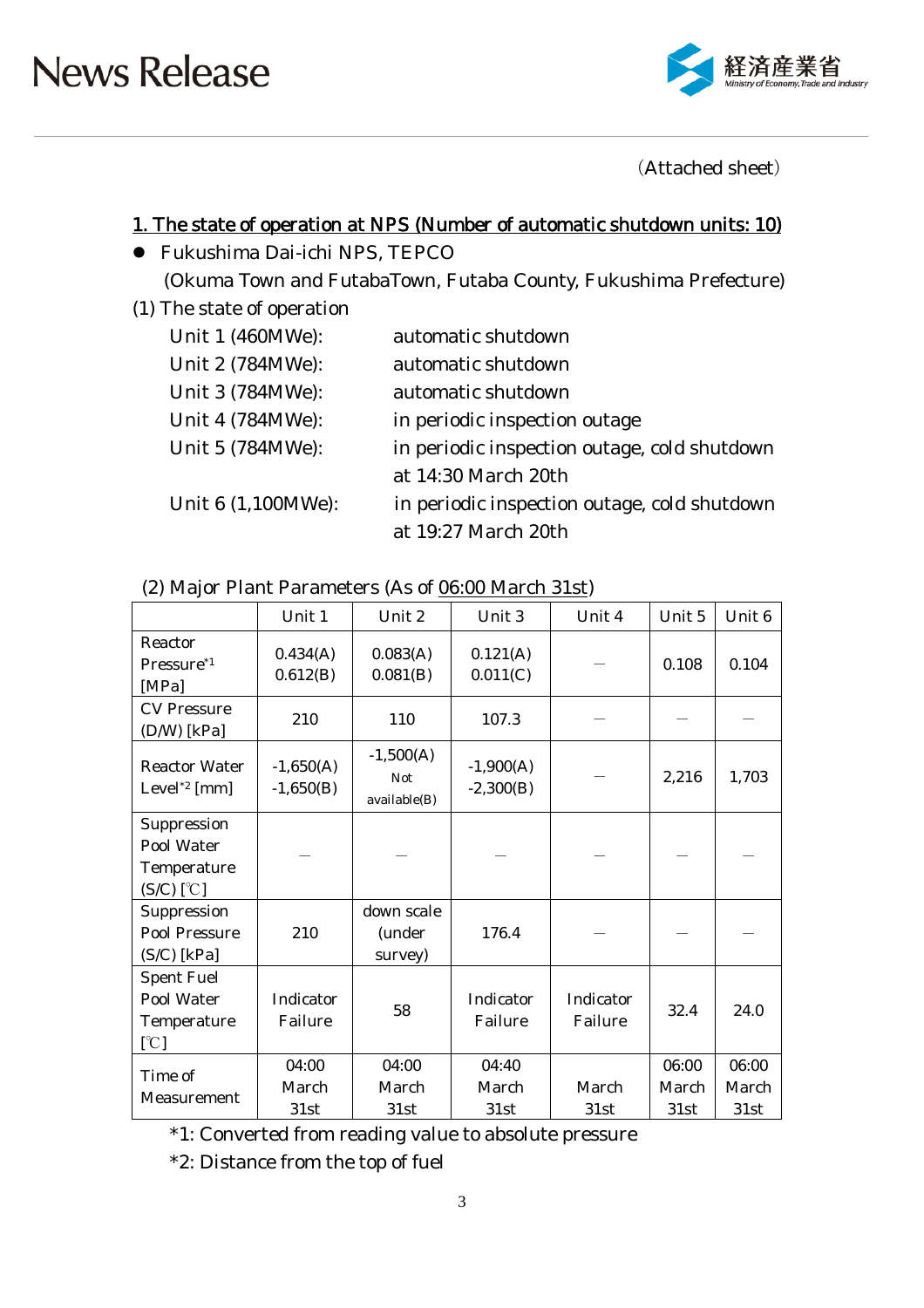

### (3) Situation of Each Unit

 $<$ Unit 1 $>$ 

- ・ TEPCO reported to NISA the event (Inability of water injection of the Emergency Core Cooling System) falling under the Article 15 of the Act on Special Measures Concerning Nuclear Emergency Preparedness. (16:36 March 11th)
- ・ Operation of Vent (10:17 March 12th)
- ・ Seawater injection to the Reactor Pressure Vessel (RPV) via the Fire Extinguish Line started. (20:20 March 12th)
- $\rightarrow$ Temporary interruption of the injection (01:10 March 14th) ・ The sound of explosion in Unit 1 occurred. (15:36 March 12th)
- ・ The amount of injected water to the Reactor Core was increased by utilizing the Feedwater Line in addition to the Fire Extinguish Line.  $(2m^3/h \rightarrow 18m^3/h)$ . (02:33 March 23rd) Later, it was switched to the Feedwater Line only (around 11m3/h). (09:00 March 23rd)
- ・ Lighting in the Central Operation Room was recovered. (11:30 March 24th)
- ・ As the result of concentration measurement in the stagnant water on the basement floor of the turbine building,  $2.1 \times 10^{5}$ Bq/cm<sup>3</sup> of <sup>131</sup>I (Iodine) and  $1.8 \times 10^{6}$ Bq/cm<sup>3</sup> of <sup>137</sup>Cs (Caesium) were detected as major radioactive nuclides.
- ・ The Stagnant water on the underground floor of the turbine building has been transferring to the Condenser since around 17:00 March 24. As the Condenser was confirmed to be almost filled with water, pumping out of the water to the Condenser was stopped. (07:30 March 29th)
- ・ The pump for the fresh water injection to RPV of Unit 1 was switched from the Fire Pump Truck to the temporary motor-driven pump. (08:32 March 29th.)
- White smoke was confirmed to generate continuously. (As of 06:30 March 31st)
- Fresh water injection to RPV is being carried out. (As of 08:30 March 31st)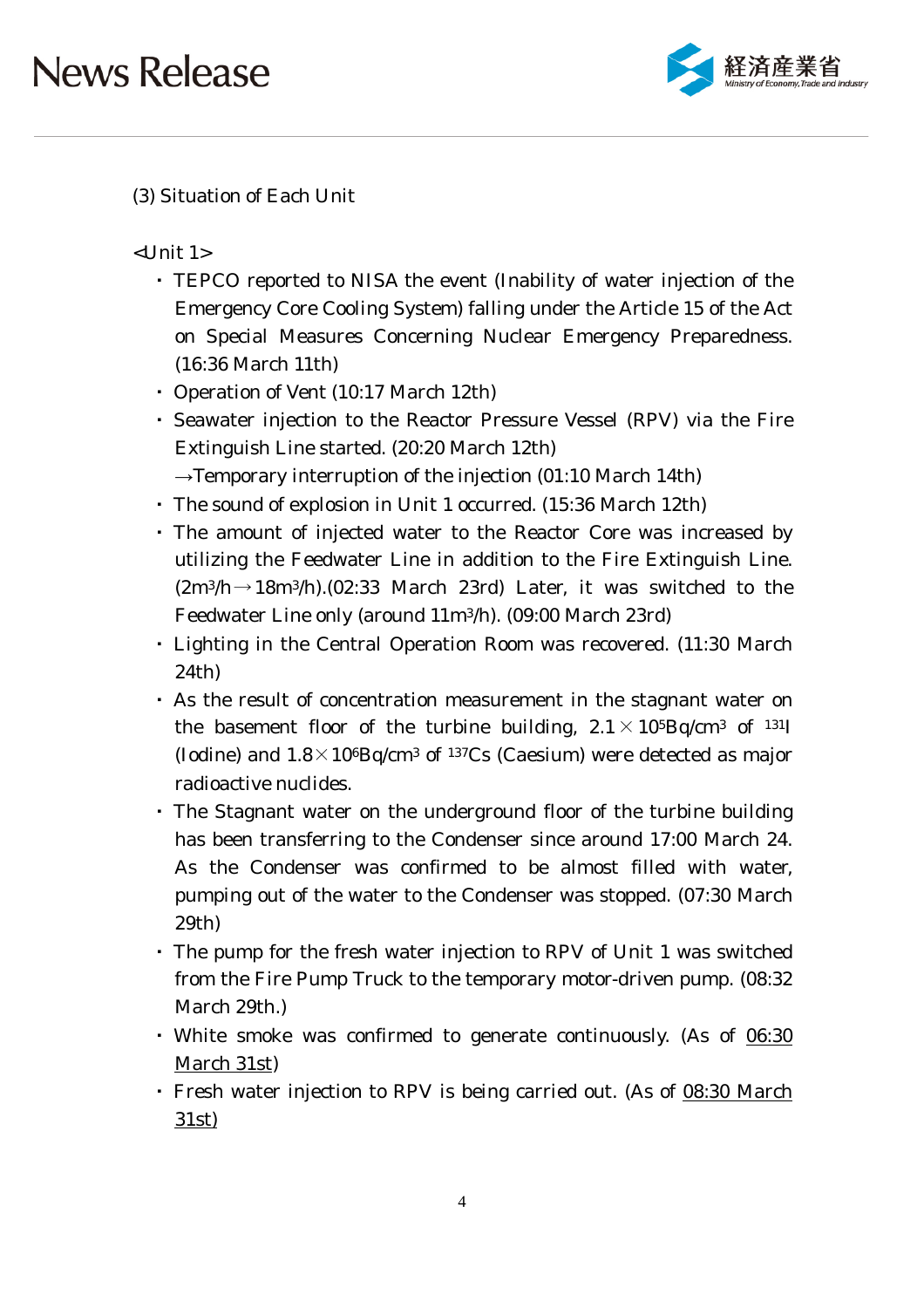

<Unit 2>

- ・ TEPCO reported to NISA the event (Inability of water injection of the Emergency Core Cooling System) falling under the Article 15 of the Act on Special Measures Concerning Nuclear Emergency Preparedness. (16:36 March 11th)
- ・ Operation of Vent (11:00 March 13th)
- ・ The Blow-out Panel of reactor building was opened due to the explosion in the reactor building of Unit 3. (After 11:00 March 14th)
- ・ Reactor water level tended to decrease. (13:18 March 14th) TEPCO reported to NISA the event (Loss of reactor cooling functions) falling under the Article 15 of the Act on Special Measures Concerning Nuclear Emergency Preparedness. (13:49 March 14th)
- ・ Seawater injection to RPV via the Fire Extinguish line was ready. (19:20 March 14th)
- ・ Water level in RPV tended to decrease. (22:50 March 14th)
- ・ Operation of Vent (0:02 March 15th)
- ・ A sound of explosion was made in Unit 2. As the pressure in Suppression Pool (Suppression Chamber) decreased (06:10 March 15th), there was a possibility that an incident occurred in the Chamber. (About 06:20 March 15th)
- ・ Electric power receiving at the emergency power source transformer from the external transmission line was completed. The work for laying the electric cable from the facility to the load side was carried out. (As of 13:30 March 19th)
- ・ Injection of 40t of Seawater to the Spent Fuel Pool was started.(from 15:05 till 17:20 March 20th)
- ・ Power Center of Unit 2 received electricity (15:46 March 20th)
- ・ White smoke generated. (18:22 March 21st)
- ・ White smoke was died down and almost invisible. (As of 07:11 March 22nd)
- ・ Injection of 18t of Seawater to the Spent Fuel Pool was carried out. (From 16:07 till 17:01 March 22nd)
- ・ White smoke was confirmed to generate continuously. (Around 06:20 March 25th)
- ・ Injection of seawater to the Spent Fuel Pool via the Fuel Pool Cooling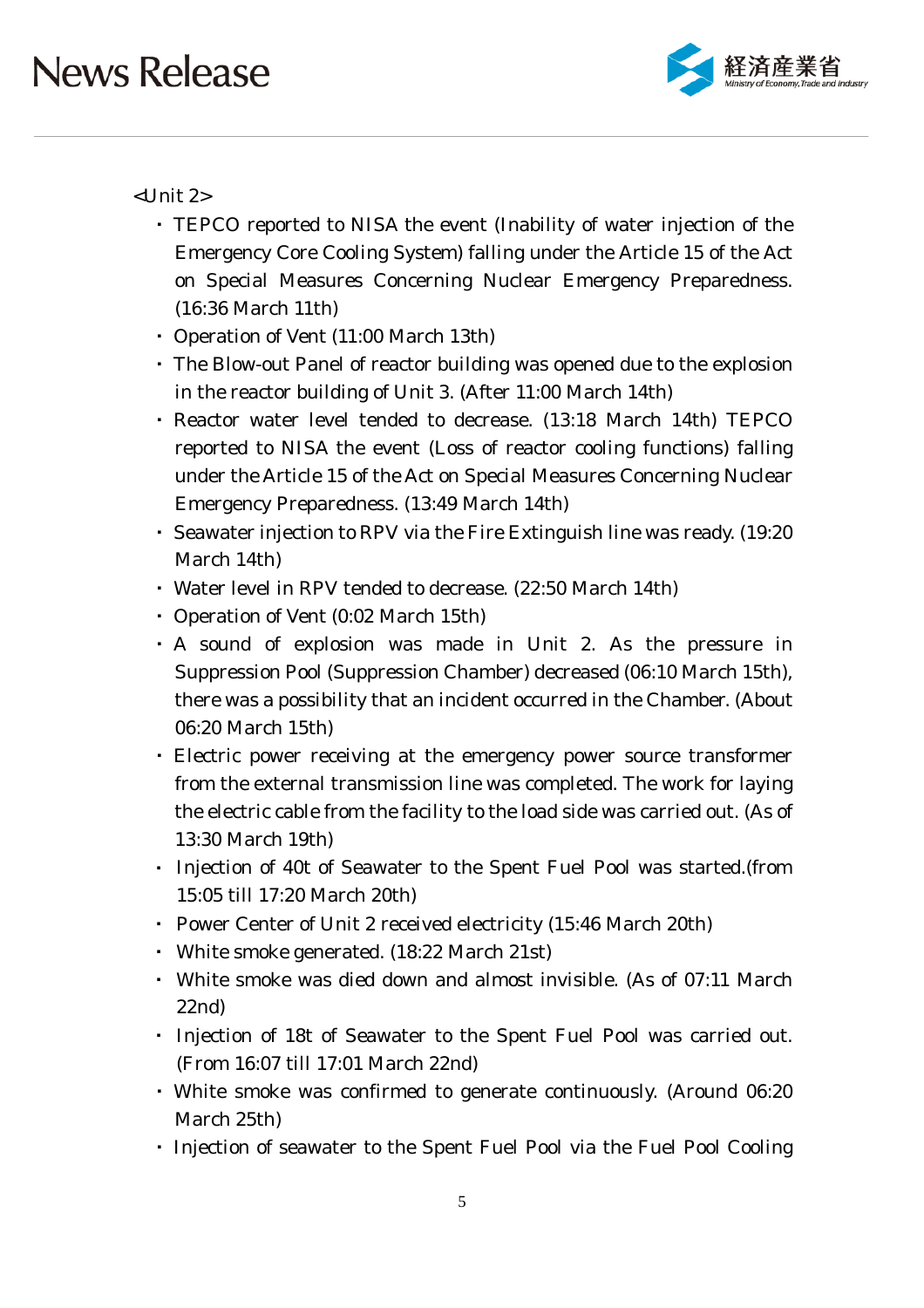

Line was carried out. (From 10:30 till 12:19 March 25th)

- ・ White smoke was confirmed to generate continuously (As of 08:00 March 26th)
- ・ Lighting of Central Operation Room was recovered (16:46 March26th)
- ・ The pump for the fresh water injection to RPV of Unit 2 was switched from the Fire Pump Truck to the temporary motor-driven pump.(18:31 March 27th)
- ・ Regarding the result of the concentration measurement in the stagnant water on the basement floor of the turbine building of Unit 2 of Fukushima Dai-ichi NPS announced by TEPCO on 27 March, TEPCO reported to NISA that as the result of analysis and evaluation through re-sampling, judging the measured value of Iodine-134 was wrong, the concentrations of gamma nuclides including Iodine-134 were less than the detection limit.(00:07 March 28)
- ・ The Seawater injection to the Spent Fuel Pool using the Fire Pump Truck was switched to the fresh water injection using the temporary motor-driven pump. (From 16:30 till 18:25 March 29th)
- ・ As the malfunction of the temporary motor-driven pump, which had been injecting to the Spent Fuel Pool of Unit 2 since 09:25 March 30th, was confirmed at 09:45 March 30th, the injection pump was switched to the Fire Pump Truck. However, because cracks were confirmed in the hose (12:47 and 13:10 March 30th), the injection was suspended. The injection of fresh water resumed at 19:05 March 30th. (Till 23:50 March 30th)
- White smoke was confirmed to generate continuously. (As of 06:30 March 31st)
- ・ Fresh water injection to RPV is being carried out. (As of 08:30 March 31st)
- ・ In order to prepare for transfer the stagnant water on the basement floor of turbine building to the Condenser, the water in the Condensate Storage Tank is being transferred to the Surge Tank of Suppression Pool Water. (From 16:45 March 29th)

<Unit 3>

・ TEPCO reported to NISA the event (Inability of water injection of the Emergency Core Cooling System) falling under the Article 15 of the Act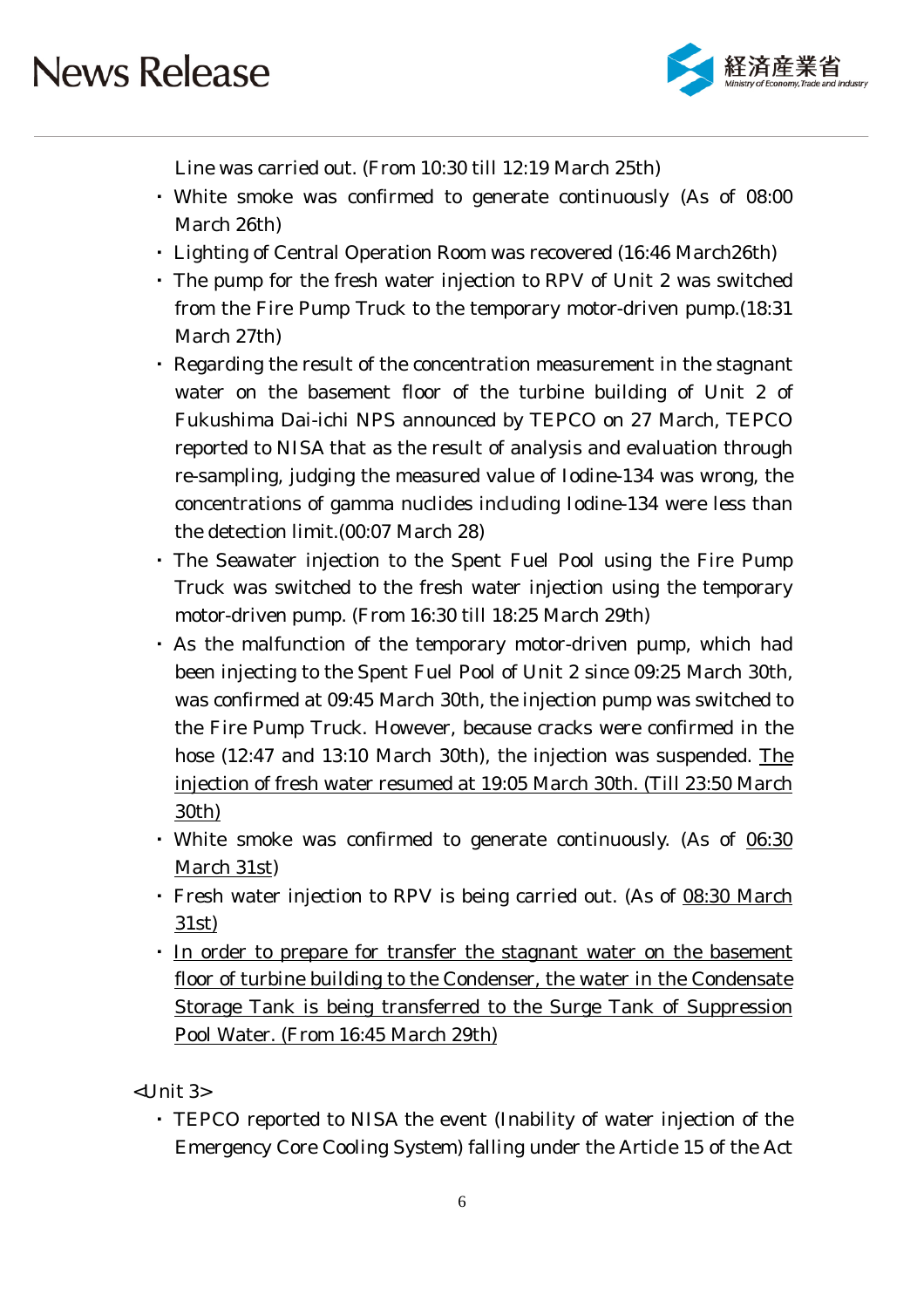

on Special Measures Concerning Nuclear Emergency Preparedness. (05:10 March 13th)

- ・ Operation of Vent (20:41 March 12th)
- ・ Operation of Vent (08:41 March 13th)
- ・ Fresh water started to be injected to RPV via the Fire Extinguish Line. (11:55 March 13th)
- ・ Seawater started to be injected to RPV via the Fire Extinguish Line. (13:12 March 13th)
- ・ Seawater injection for Units 1 and 3 was interrupted due to the lack of seawater in pit. (01:10 March 14th)
- ・ Seawater injection to RPV for Unit 3 was restarted. (03:20 March 14th)
- ・ Operation of Vent (05:20 March 14th)
- ・ The pressure in Primary Containment Vessel (PCV) of Unit 3 rose unusually. (07:44 March 14th) TEPCO reported to NISA on the event falling under the Article 15 of the Act on Special Measures Concerning Nuclear Emergency Preparedness. (7:52 March 14th)
- In Unit 3, the explosion like Unit 1 occurred around the reactor building (11:01 March 14th)
- ・ The white smoke like steam generated from Unit 3. (08:30 March 16th)
- ・ Because of the possibility that PCV of Unit 3 was damaged, the workers evacuated from the main control room of Units 3 and 4 (common control room). (10:45 March 16th) Thereafter the operators returned to the room and restarted the operation of water injection. (11:30 March 16th)
- ・ Seawater was discharged 4 times to Unit 3 by the helicopters of the Self-Defence Force. (9:48, 9:52, 9:58 and 10:01 March 17th)
- ・ The riot police arrived at the site for the water spray from the grand. (16:10 March 17th)
- ・ The Self-Defence Force started the water spray using a fire engine. (19:35 March 17th)
- ・ The water spray from the ground was carried out by the riot police. (From 19:05 till 19:13 March 17th)
- ・ The water spray from the ground was carried out by the Self-Defense Force using 5 fire engines. (19:35, 19:45, 19:53, 20:00 and 20:07 March 17th)
- ・ The water spray from the ground using 6 fire engines (6 tons of water spray per engine) was carried out by the Self-Defence Force. (From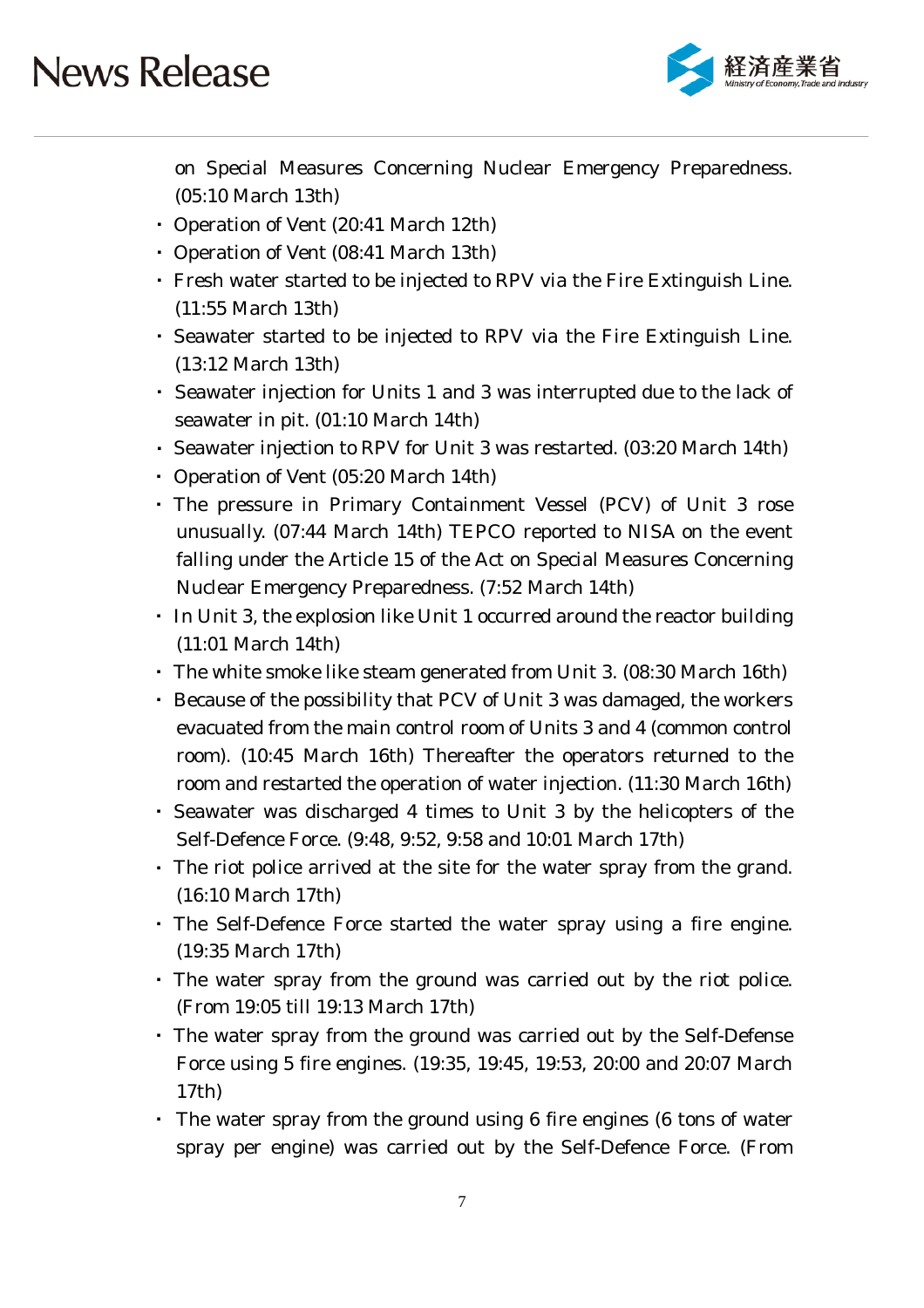

before 14:00 till 14:38 March 18th)

- ・ The water spray from the ground using a fire engine provided by the US Military was carried out. (Finished at 14:45 March 18th)
- ・ Hyper Rescue Unit of Tokyo Fire Department carried out the water spray. (Finished at 03:40 March 20th)
- ・ The pressure in PCV of Unit 3 rose (320 kPa as of 11:00 March 20th). Preparation to lower the pressure was carried. Judging from the situation, immediate pressure relief was not required. Monitoring the pressure continues (120 kPa at 12:15 March 21st).
- ・ On-site survey for leading electric cable (From 11:00 till 16:00 March 20th)
- ・ Water spray over the Spent Fuel Pool of Unit 3 by Hyper Rescue Unit of Tokyo Fire Department was carried out (From 21:30 March 20th till 03:58 March 21st).
- ・ Works for the recovery of external power supply is being carried out.
- ・ Grayish smoke generated from Unit 3. (At around 15:55 March 21st)
- The smoke was confirmed to be died down. (17:55 March 21st)
- ・ Grayish smoke changed to be whitish and seems to be ceasing. (As of 07:11 March 22nd)
- ・ Water spray (Around 180t) by Hyper Rescue Unit of Tokyo Fire Department was carried out. (from 15:10 till 15:59 March 22nd)
- ・ Lighting was recovered in the Central Operation Room. (22:43 March 22nd)
- ・ Injection of 35t of seawater to the Spent Fuel Pool via the Fuel Pool Cooling Line was carried out. (From 11:03 till 13:20 March 23rd)
- Slightly blackish smoke generated from the reactor building. (Around 16:20 March 23rd) At around 23:30 March 23rd and around 4:50 March 24th, it was reported that the smoke seemed to cease.
- ・ Around 120t of seawater was injected to the Spent Fuel Pool via the Fuel Pool Cooling Line. (From around 5:35 till around 16:05 March 24th)
- ・ As the results of the survey of the stagnant water, into which workers who were laying electric cable on the ground floor and the basement floor of the turbine building of the Unit 3 walked, the dose rate on the water surface was around 400mSv/h, and as the result of gamma-ray analysis of the sampling water, the totaled concentration of each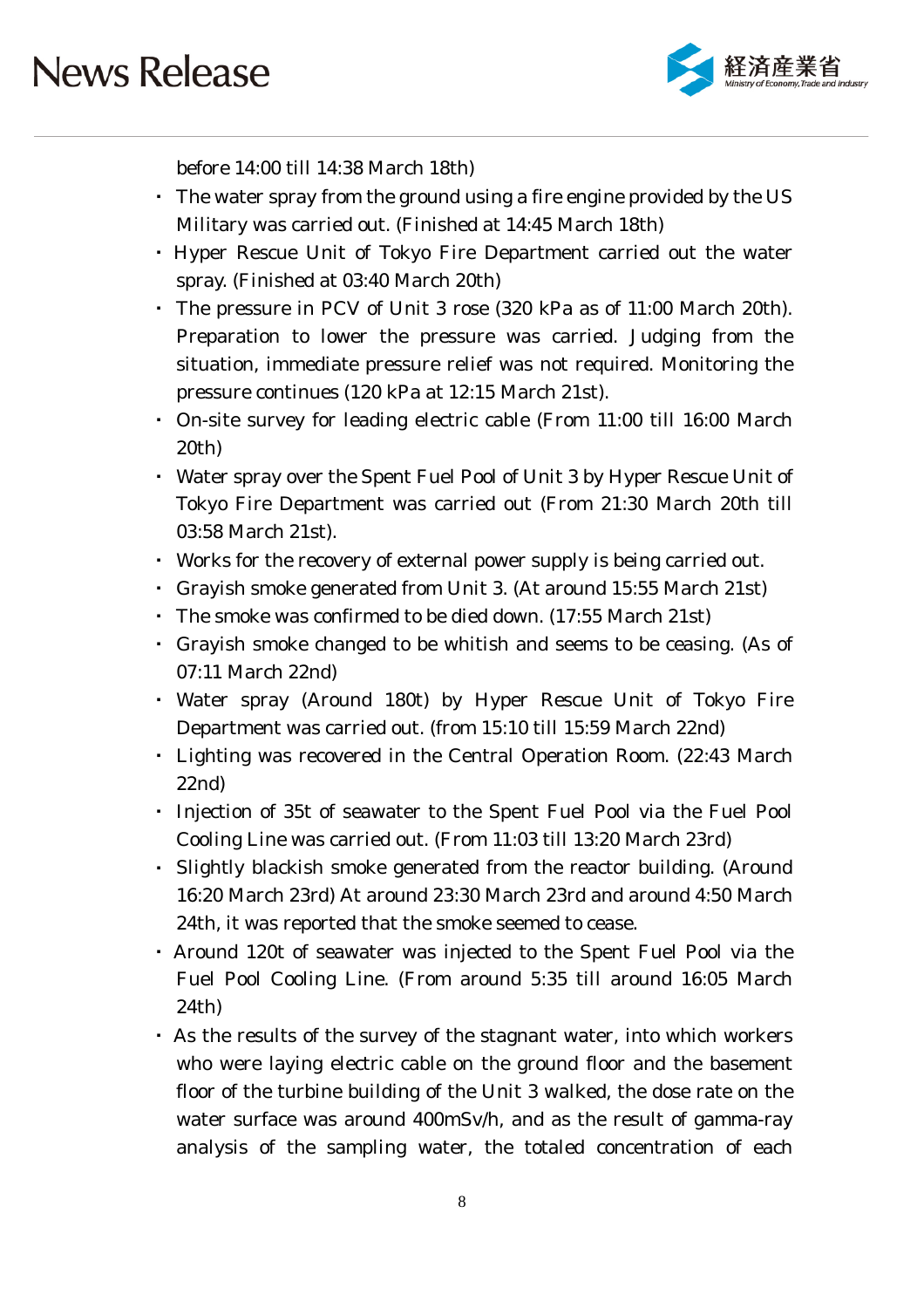

nuclide of the sampling water was around 3.9×106 Bq/cm3.

- ・ Water spray by Kawasaki City Fire Bureau supported by Tokyo Fire Department was carried out. (From 13:28 till 16:00 March 25th)
- ・ Water spray of approximately 100t using Concrete Pump Truck (50t/h) was carried out. (From 12:34 till 14:36 March 27th)
- ・ The pump for the fresh water injection to RPV was switched from the Fire Pump Truck to the temporary motor-driven pump.(20:30 March 28th)
- ・ Water spray (fresh water) of approximately 100t using Concrete Pump Truck (50t/h) was carried out. (From 14:17 till 18:18 March 29th)
- ・ White smoke was confirmed to generate continuously (As of 06:30 March 31st)
- Injection of fresh water to RPV is being carried out. (As of 08:30 March 31st)
- ・ In order to prepare for transfer the stagnant water on the basement floor of turbine building to the Condenser, the water in the Condensate Storage Tank is being transferred to the Surge Tank of Suppression Pool Water. (From 17:40 March 28th)

<Unit 4>

- ・ Because of the replacement work of the Shroud of RPV, no fuel was inside the RPV.
- The temperature of water in the Spent Fuel Pool had increased. (84  $^{\circ}\text{C}$ at 04:08 March 14th)
- ・ It was confirmed that a part of wall in the operation area of Unit 4 was damaged. (06:14 March 15th)
- ・ The fire at Unit 4 occurred. (09:38 March 15th) TEPCO reported that the fire was extinguished spontaneously. (11:00 March 15th)
- ・ The fire occurred at Unit 4. (5:45 March 16th) TEPCO reported that no fire could be confirmed on the ground.(At around 06:15 March 16th)
- ・ The Self-Defence Force started water spray over the Spent Fuel Pool of Unit 4 (09:43 March 20th).
- ・ On-site survey for leading electric cable (From 11:00 till 16:00 March 20th)
- ・ Water spray over the Spent Fuel Pool of Unit 4 by Self-Defense Force was started. (From around 18:30 till 19:46 March 20th).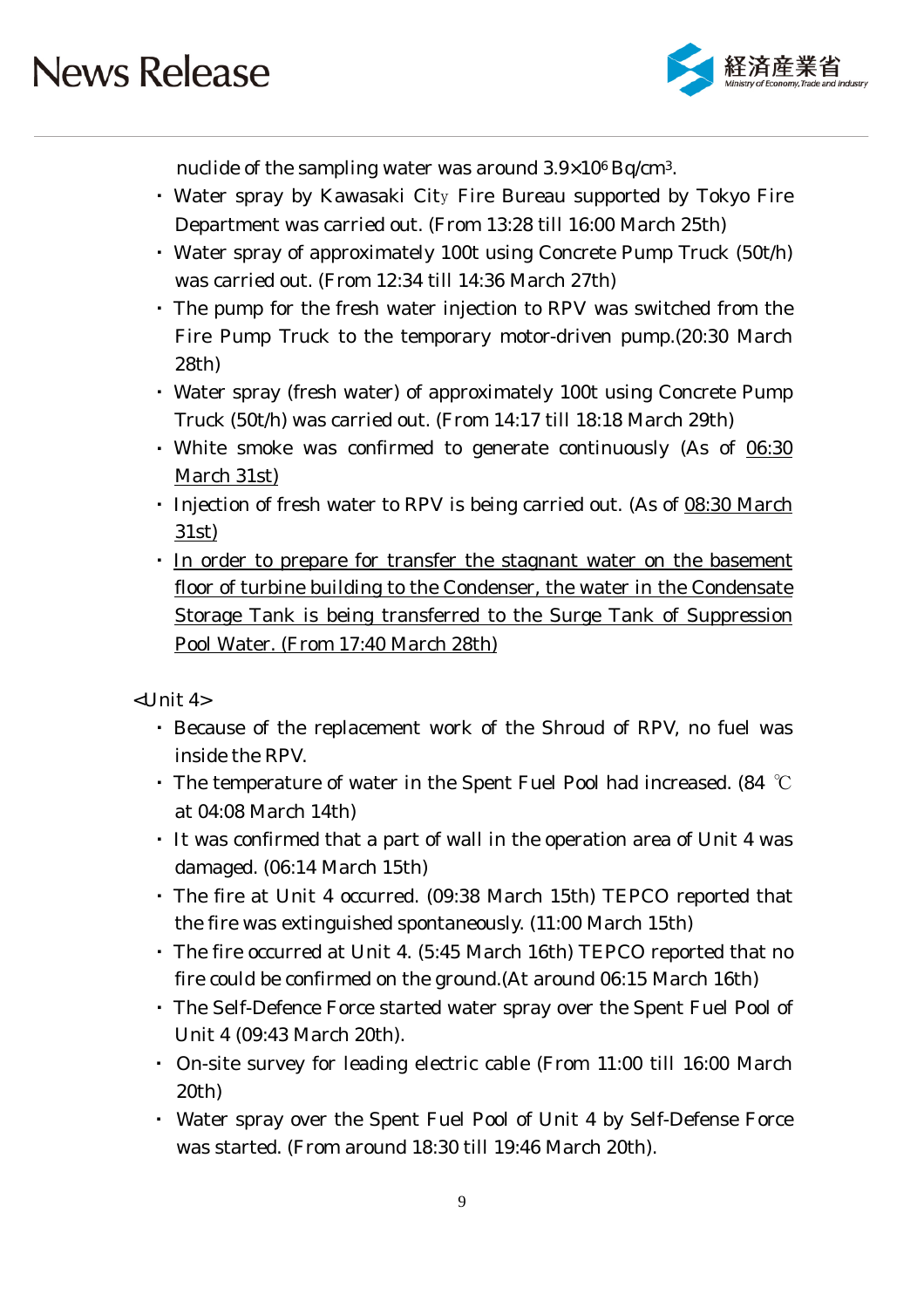

- ・ Water spray over the Spent Fuel Pool by Self-Defence Force using 13 fire engines was started (From 06:37 till 08:41 March 21st).
- ・ Works for laying electricity cable to the Power Center was completed. (At around 15:00 March 21st)
- ・ Power Center received electricity. (10:35 March 22nd)
- ・ Spray of around 150t of water using Concrete Pump Truck (50t/h) was carried out. (from 17:17 till 20:32 March 22nd)
- ・ Spray of around 130t of water using Concrete Pump Truck (50t/h) was carried out. (From 10:00 till 13:02 March 23rd)
- ・ Spray of around 150t of water using Concrete Pump Truck (50t/h) was carried out. (From 14:36 till 17:30 March 24th)
- ・ Spray of around 150t of water using Concrete Pump Truck (50t/h) was carried out. (From 19:05 till 22:07 March 25th)
- ・ Injection of seawater to the Spent Fuel Pool via the Fuel Pool Cooling Line was carried out. (From 06:05 till 10:20 March 25th)
- ・ Water spray of approximately 125t using Concrete Pump Truck (50t/h) was carried out. (From 16:55 till 19:25 March 28th)
- ・ Lighting of Central Operation Room was recovered. (11:50 March 29th)
- ・ White smoke was confirmed to generate continuously. (As of 06:30 March 30th)
- ・ Spray of fresh water (Around 140t) over the Spent Fuel Pool using Concrete Pump Truck (50t/h) was carried out. (From 14:04 till 18:33 March 30th)

<Units 5 and 6>

- ・ The first unit of Emergency Diesel Generator (B) for Unit 6 is operating and supplying electricity. Water injection to RPV and the Spent Fuel Pool through the system of Make up Water Condensate (MUWC) is being carried out.
- ・ The second unit of Emergency Diesel Generator (A) for Unit 6 started up. (04:22 March 19th)
- ・ The pumps for Residual Heat Removal (RHR) (C) for Unit 5 (05:00 March 19th) and RHR (B) for Unit 6 (22:14 March 19th) started up and recovered heat removal function. It cools Spent Fuel Pool with priority. (Power supply : Emergency Diesel Generator for Unit 6) (05:00 March 19th)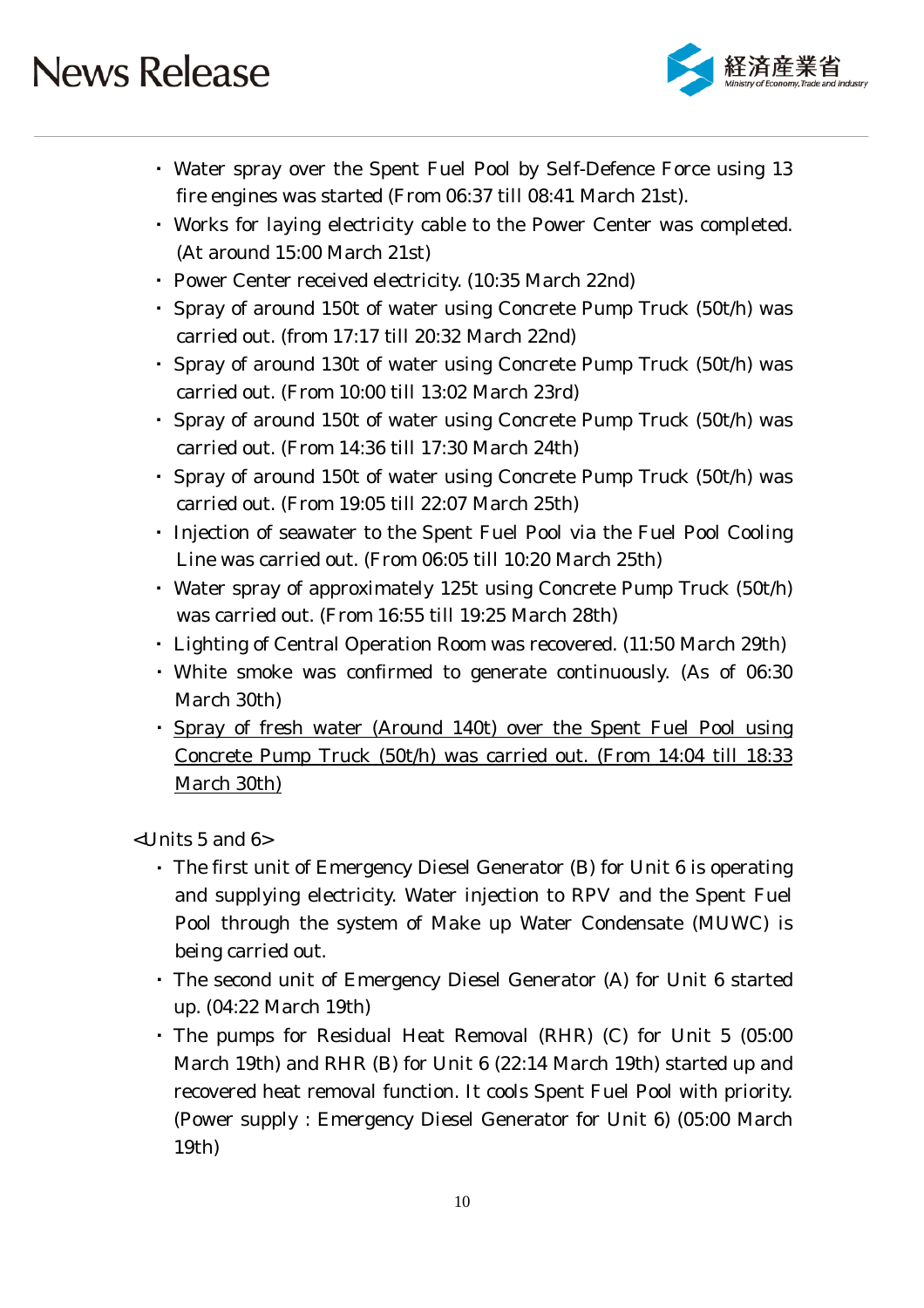

- ・ Unit 5 under cold shut down (14:30 March 20th)
- ・ Unit 6 under cold shut down (19:27 March 20th)
- ・ Receiving electricity reached to the transformer of starter. (19:52 March 20th)
- ・ Power supply to Unit 5 was switched from the Emergency Diesel Generator to external power supply. (11:36 March 21st)
- ・ Power supply to Unit 6 was switched from the Emergency Diesel Generator to external power supply. (19:17 March 22nd)
- ・ The temporary pump for RHR Seawater System (RHRS) of Unit 5 was automatically stopped when the power supply was switched from the temporary to the permanent. (17:24 March 23rd)
- ・ Repair of the temporary pump for RHRS of Unit 5 was completed (16:14 March 24th) and cooling was started again. (16:35 March 24th)
- ・ Power supply for the temporary pump for RHRS of Unit 6 was switched from the temporary to the permanent. (15:38 and 15:42 March 25th)

<Common Spent Fuel Pool>

- ・ It was confirmed that the water level of Spent Fuel Pool was maintained almost full at after 06:00 March 18th.
- ・ Water spray over the Common Spent Fuel Pool was started (From 10:37 till 15:30 March 21st)
- ・ The power was started to be supplied (15:37 March 24th) and cooling was also started.(18:05 March 24th)
- ・ As of 08:20 March 30th, water temperature of the pool was around 32℃.

<Other>

・ As the result of nuclide analysis at around the Southern Water Discharge Canal,  $7.4 \times 10^{1}$ Bq/cm<sup>3</sup> of <sup>131</sup>I (Iodine) (1,850.5 times higher than the concentration limit in water outside the Environmental Monitoring Area) was detected. (14:30 March 26th)

(As the result of measurement on 29 March, it was detected as 3,355.0 times higher than the limit in water (13:55 March 29th). On the other hand, as the result of the analysis at the north side of the Water Discharge Canal of the NPS,  $4.6 \times 10^{1}$ Bq/cm<sup>3</sup> of <sup>131</sup>I (Iodine) (1,262.5) times higher than the limit in water) was detected. (14:10 March 29th)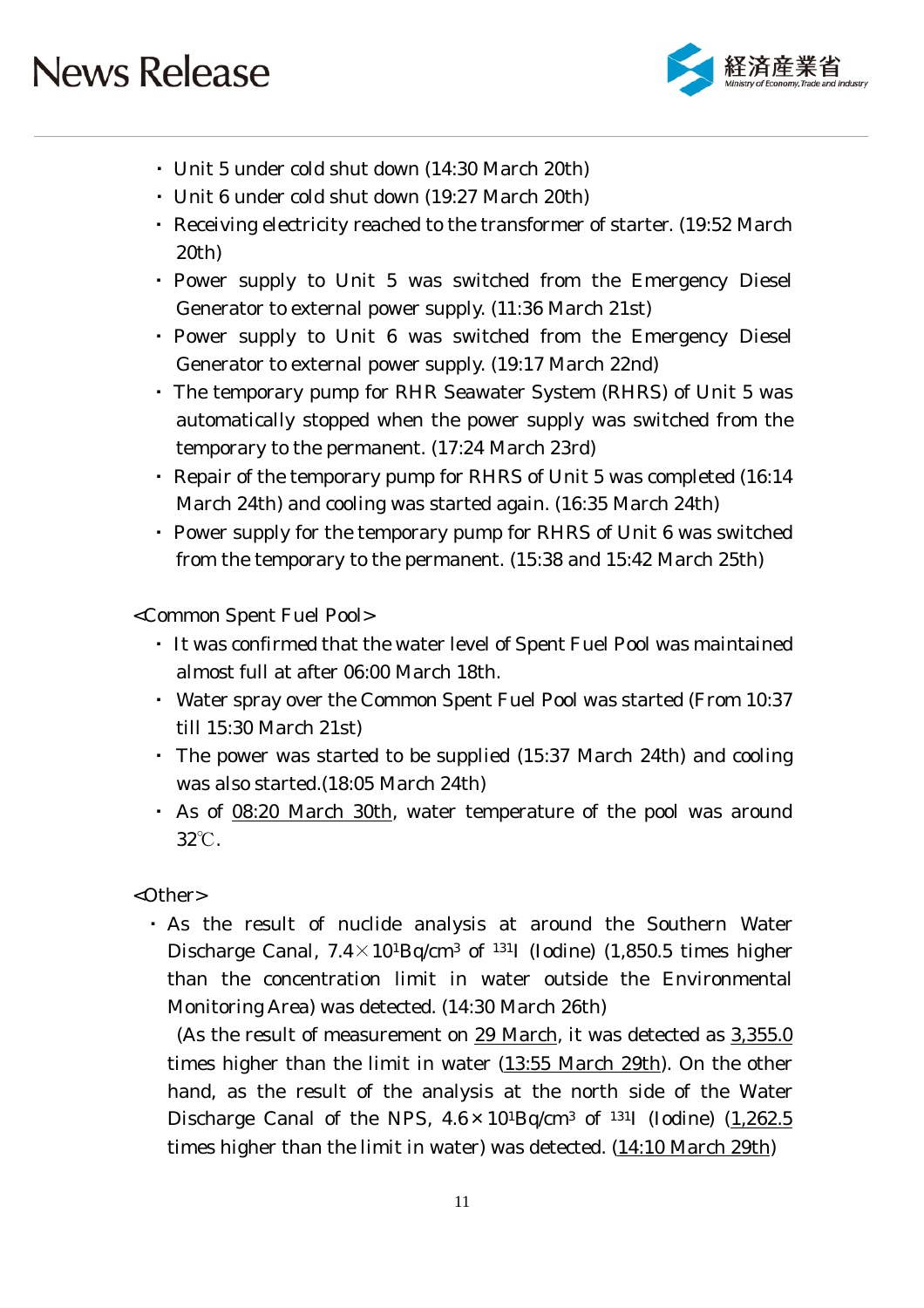

- ・The water was confirmed to be collected in the vertical parts of the trenches (an underground structure for laying pipes, shaped like a tunnel) outside of the turbine building of Units 1 to 3. The dose rates on the water surface were 0.4 mSv/h of the Unit 1's trench and 1,000 mSv/h of the Unit 2's trench. The rate of the Unit 3's trench could not measure because of the rubble. (Around 15:30 March 27th)
- ・In the samples of soil collected on 21 and 22 March 2011 on the site (at 5 points) of Fukushima Dai-ichi NPS, plutonium 238, 239 and 240 were detected (23:45 March 28th announced by TEPCO). The concentration of the detected plutonium was at the equivalent level of the fallout (radioactive fallout) that was observed in Japan concerning the past atmospheric nuclear testing, i.e. at the equivalent level of the normal condition of environment, and was not at the level of having harmful influence on human body.
- ・When removing the flange of pipes of Residual Heat Removal Seawater System outside the building of Unit 3, three subcontractor's employees were wetted by the water remaining in the pipe. However, as the result of wiping the water off, no radioactive materials were attached to their bodies. (12:03 March 29th)
- ・On March 28th, the stagnant water was confirmed in the Main Building of Radioactive Waste Treatment Facilities. As the result of analysis, total amount the radioactivity  $1.2 \times 10^{1}$  Bq/cm<sup>3</sup> in the controlled area and that of  $2.2 \times 10^1$  Bq/cm<sup>3</sup> in the non-controlled area were detected in March 29th.

### Fukushima Dai-ni NPS (TEPCO)

(Naraha Town / Tomioka Town, Futaba County, Fukushima Prefecture.)

(1) The state of operation

| Unit1 (1,100MWe):    | automatic shutdown, cold shut down at 17:00, |  |  |  |
|----------------------|----------------------------------------------|--|--|--|
|                      | March 14th                                   |  |  |  |
| Unit2 $(1,100MWe)$ : | automatic shutdown, cold shut down at 18:00, |  |  |  |
|                      | March 14th                                   |  |  |  |
| Unit3 (1,100MWe):    | automatic shutdown, cold shut down at 12:15, |  |  |  |
|                      | March 12th                                   |  |  |  |
| Unit4 (1,100MWe):    | automatic shutdown, cold shut down at 07:15, |  |  |  |
|                      | March 15th                                   |  |  |  |
|                      |                                              |  |  |  |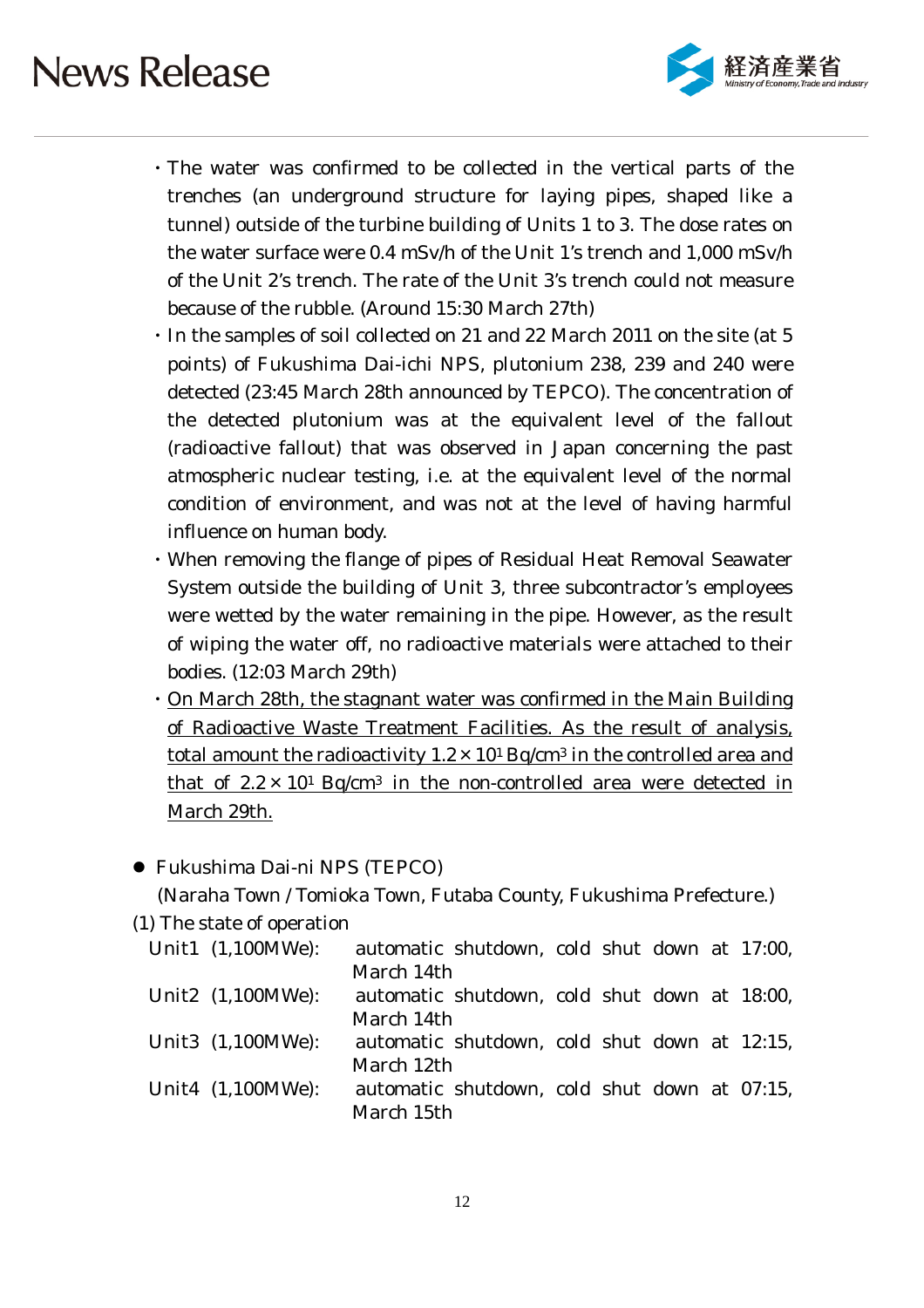

| (2) Major plant parameters (As of 06:00 March 31st) |              |          |          |          |          |  |
|-----------------------------------------------------|--------------|----------|----------|----------|----------|--|
|                                                     | Unit         | Unit 1   | Unit 2   | Unit 3   | Unit 4   |  |
| Reactor                                             | MPa          | 0.15     | 0.14     | 0.10     | 0.14     |  |
| Pressure <sup>*1</sup>                              |              |          |          |          |          |  |
| Reactor<br>water                                    | $\mathrm{C}$ | 27.7     | 27.3     | 34.4     | 26.9     |  |
| temperature                                         |              |          |          |          |          |  |
| Reactor<br>water                                    |              |          |          |          |          |  |
| $level^*2$                                          | mm           | 9,246    | 10,246   | 7,823    | 7,868    |  |
| Suppression                                         |              |          |          |          |          |  |
| pool<br>water                                       | $\mathrm{C}$ | 25       | 26       | 27       | 28       |  |
| temperature                                         |              |          |          |          |          |  |
| Suppression                                         | kPa          |          | 106      |          |          |  |
| (abs)<br>pool pressure                              |              | 107      |          | 103      | 103      |  |
| Remarks                                             |              | cold     | cold     | cold     | cold     |  |
|                                                     |              | shutdown | shutdown | shutdown | shutdown |  |

 $(2)$  Major plant parameters  $(A \circ f)$  06:00 March  $21st$ )

\*1: Converted from reading value to absolute pressure

\*2: Distance from the top of fuel

### (3) Situation of Each Unit

<Unit 1>

- ・ Around 17:56 March 30th, smoke was rising from the power distribution panel on the first floor of the turbine building of Unit 1. However, when the power supply was turned off, the smoke stopped to generate. It was judged by the fire station at 19:15 that this event was caused by the malfunction of the power distribution panel and was not a fire.
- ・ The Residual Heat Removal System (B) to cool the reactor of Unit 1 became to be able to receive power from the emergency power supply as well as the external power supply. This resulted in securing the backup power supplies (emergency power supplies) of Residual Heat Removal System (B) for all Units. (14:30 March 30th)
- (4) Report concerning other incidents
	- ・ TEPCO reported to NISA the event in accordance with the Article 10 of the Act on Special Measures Concerning Nuclear Emergency Preparedness regarding Unit 1. (18:08 March 11th)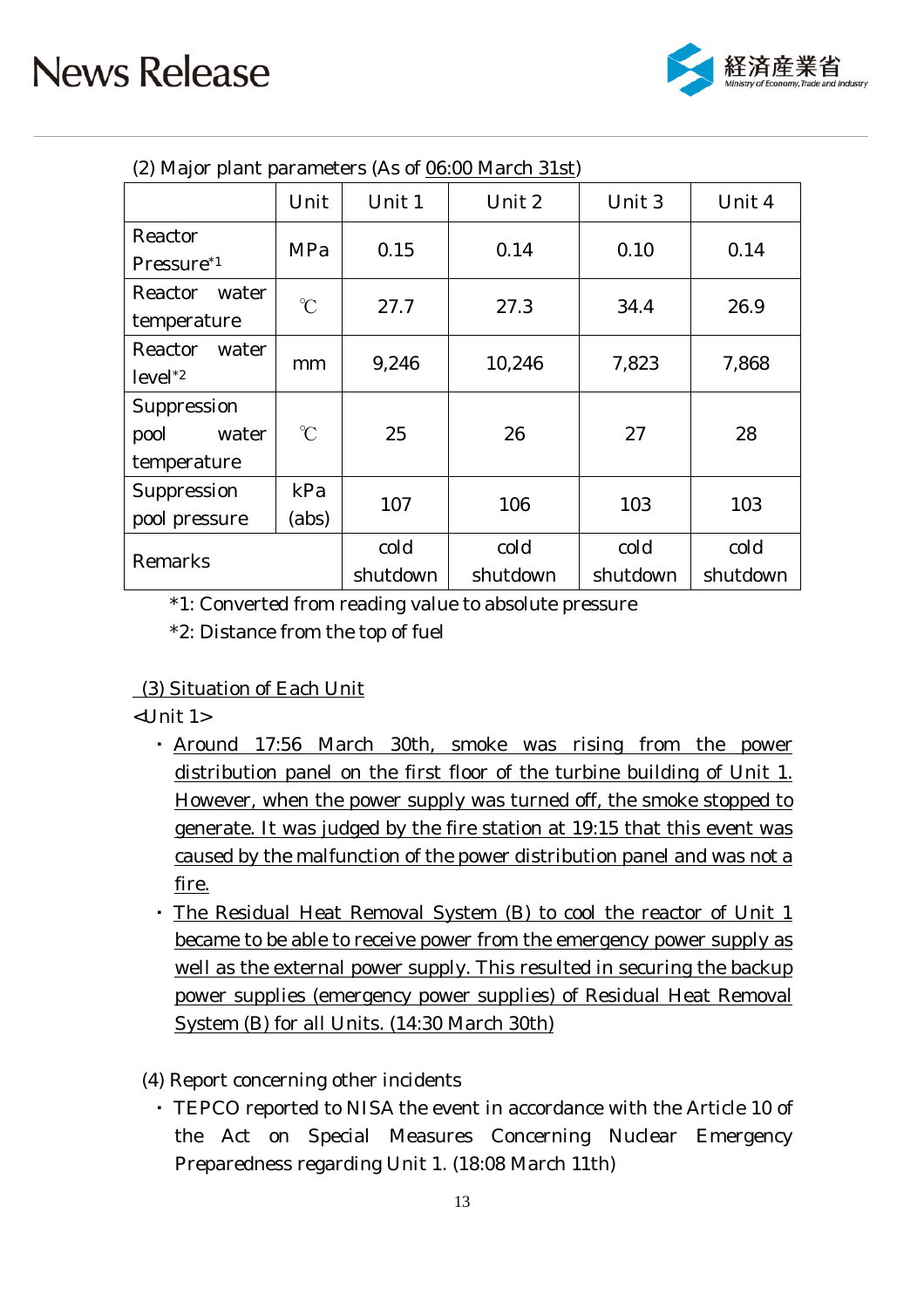

- ・ TEPCO reported to NISA the events in accordance with the Article 10 regarding Units 1, 2 and 4. (18:33 March 11th)
- ・ TEPCO reported to NISA the event (Loss of pressure suppression functions) falling under the Article 15 of the Act on Special Measures Concerning Nuclear Emergency Preparedness regarding Unit 1. (5:22 March 12th)
- ・ TEPCO reported to NISA the event (Loss of pressure suppression functions) falling under the Article 15 of the Act on Special Measures Concerning Nuclear Emergency Preparedness regarding Unit 2. (5:32 March 12th)
- ・ TEPCO reported to NISA the event (Loss of pressure suppression function) falling under the Article 15 of the Act on Special Measures Concerning Nuclear Emergency Preparedness regarding Unit 4 of Fukushima Dai-ni NPS. (6:07 March 12th)
- Onagawa NPS (Tohoku Electric Power Co. Inc.)

(Onagawa Town, Oga County and Ishinomaki City, Miyagi Prefecture)

(1) The state of operation

```
Unit 1 (524MWe): automatic shutdown, cold shut down at 0:58, March 
       12th
```
- Unit 2 (825MWe): automatic shutdown, cold shut down at earthquake Unit 3 (825MWe): automatic shutdown, cold shut down at 1:17, March 12th
- (2) Readings of monitoring post, etc. MP2 (Monitoring at the North End of Site Boundary) approx. 0.62  $\mu$  SV/h (16:00 March 29th)  $\rightarrow$  approx. 0.58  $\mu$  SV/h (16:00 March 30th)
- (3) Report concerning other incidents
	- Fire Smoke on the first basement of the Turbine Building was confirmed to be extinguished. (22:55 on March 11th)
	- Tohoku Electric Power Co. reported to NISA in accordance with the Article 10 of the Act on Special Measures Concerning Nuclear Emergency Preparedness. (13:09 March 13th)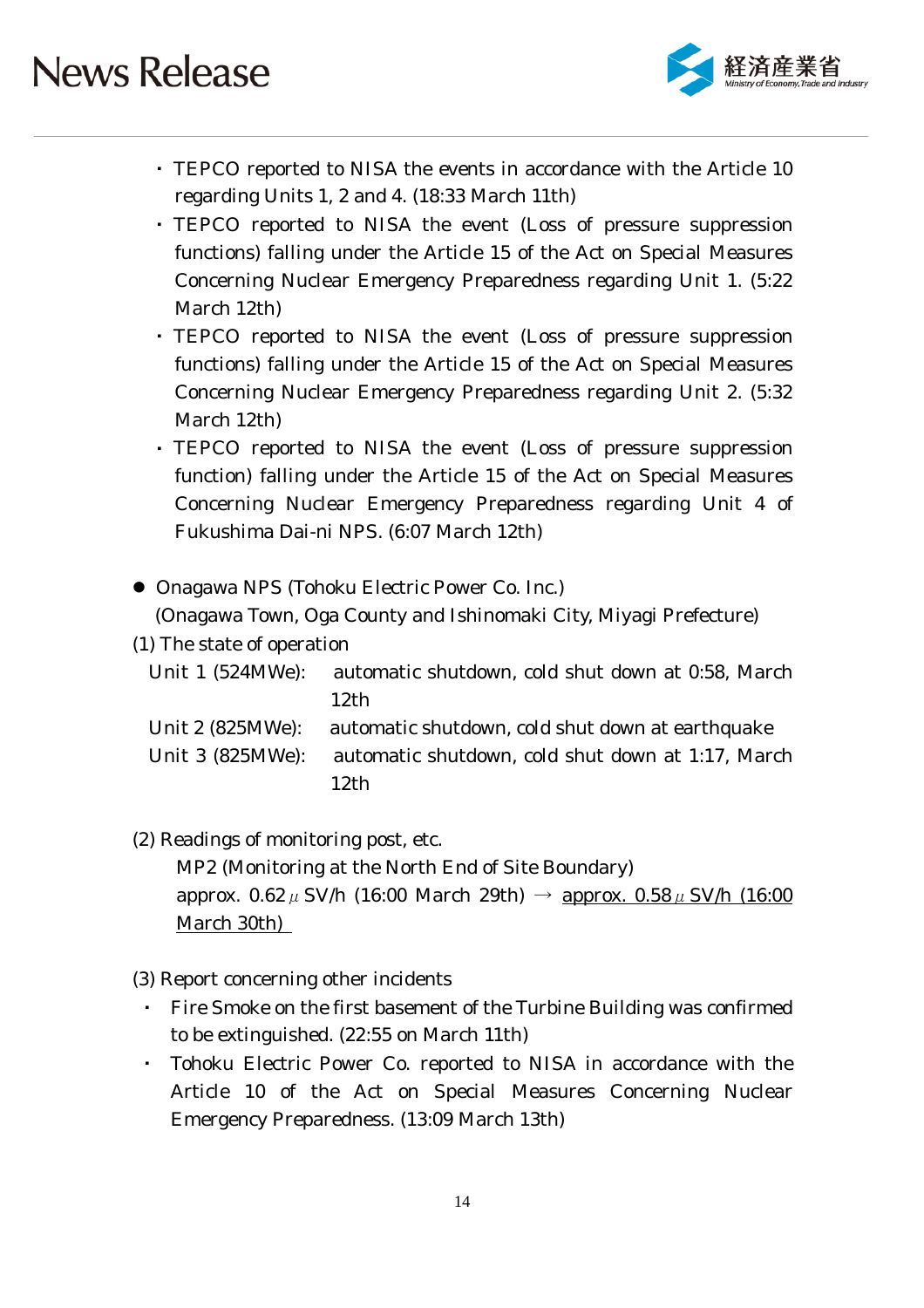

### 2. Action taken by NISA

(March 11th)

- 14:46 Set up of the NISA Emergency Preparedness Headquarters (Tokyo) immediately after the earthquake
- 15:42 TEPCO reported to NISA in accordance with the Article 10 of the Act on Special Measures Concerning Nuclear Emergency Preparedness regarding Fukushima Dai-ichi NPS.
- 16:36 TEPCO recognized the event (Inability of water injection of the Emergency Core Cooling System) in accordance with the Article 15 of the Act on Special Measures Concerning Nuclear Emergency Preparedness regarding Units 1 and 2 of Fukushima Dai-ichi NPS. (Reported to NISA at 16:45)
- 18:08 Regarding Unit 1 of Fukushima Dai-ni NPS, TEPCO reported to NISA in accordance with the Article 10 of the Act on Special Measures Concerning Nuclear Emergency Preparedness.
- 18:33 Regarding Units 1, 2 and 4 of Fukushima Dai-ni NPS, TEPCO reported to NISA in accordance with the Article 10 of Act on Special Measures Concerning Nuclear Emergency Preparedness.
- 19:03 The Government declared the state of nuclear emergency. (Establishment of the Government Nuclear Emergency Response Headquarters and the Local Nuclear Emergency Response Headquarters)
- 20:50 Fukushima Prefecture's Emergency Response Headquarters issued a direction for the residents within 2 km radius from Unit 1 of Fukushima Dai-ichi NPS to evacuate. (The population of this area is 1,864.)
- 21:23 Directives from the Prime Minister to the Governor of Fukushima Prefecture, the Mayor of Okuma Town and the Mayor of Futaba Town were issued regarding the event occurred at Fukushima Dai-ichi NPS, TEPCO, in accordance with the Paragraph 3, the Article 15 of the Act on Special Measures Concerning Nuclear Emergency Preparedness as follows:
	- Direction for the residents within 3km radius from Unit 1 of Fukushima Dai-ichi NPS to evacuate
	- Direction for the residents within 10km radius from Unit 1 of Fukushima Dai-ichi NPS to stay in-house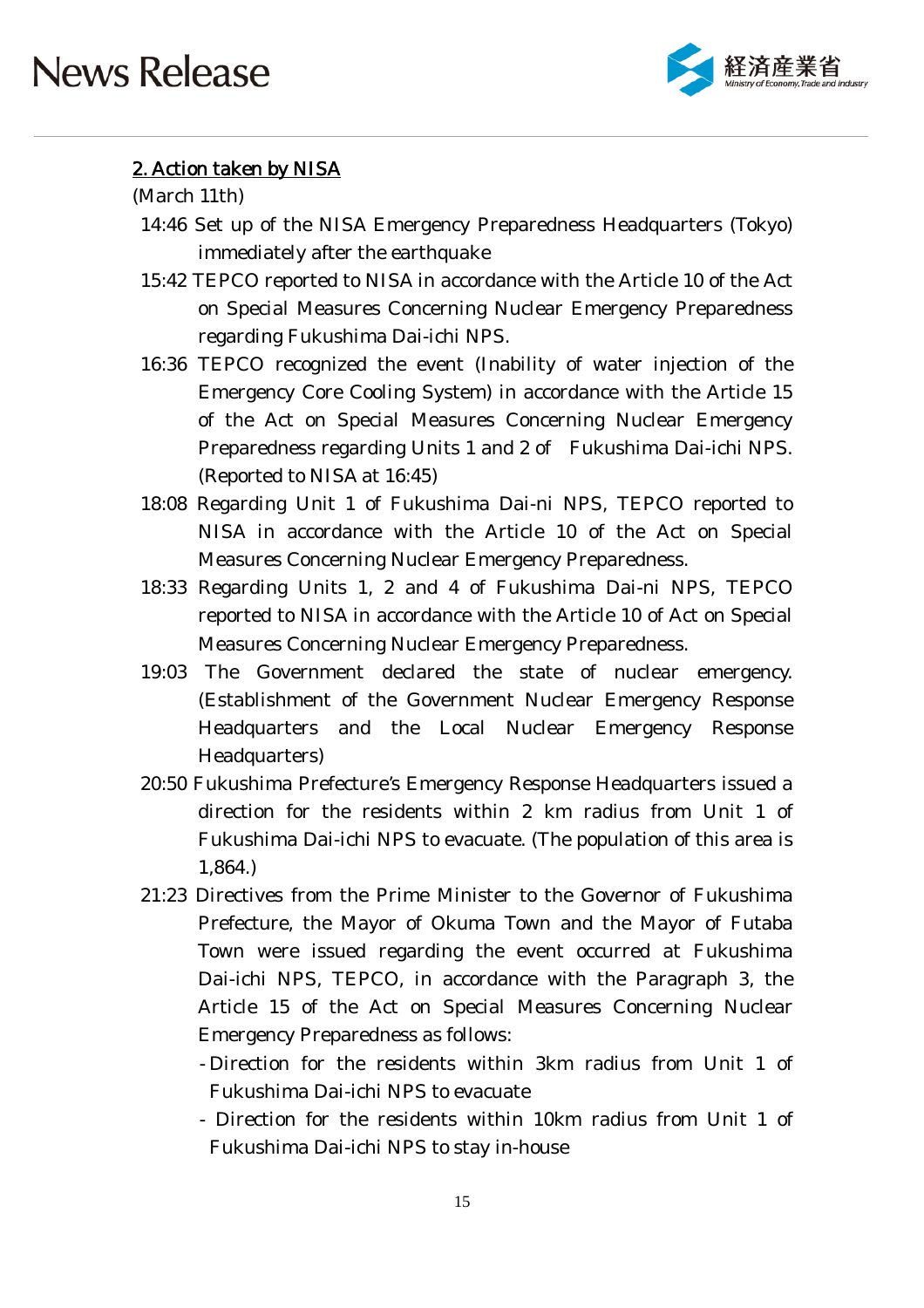

24:00 Vice Minister of Economy, Trade and Industry, Ikeda arrived at the Local Nuclear Emergency Response Headquarters

(March12th)

- 0:49 Regarding Units 1 TEPCO Fukushima Dai-ichi NPS, TEPCO recognized the event (Unusual rise of the pressure in PCV) in accordance with the Article 15 of the Act on Special Measures Concerning Nuclear Emergency Preparedness. (Reported to NISA at 01:20)
- 05:22 Regarding Unit 1 of Fukushima Dai-ni NPS, TEPCO recognized the event (Loss of pressure suppression function) to fall under the Article 15 of the Act on Special Measures Concerning Nuclear Emergency Preparedness. (Reported to NISA at 06:27)
- 05:32 Regarding Unit 2 of Fukushima Dai-ni NPS, TEPCO recognized the event (Loss of pressure suppression function) to fall under the Article 15 of the Act on Special Measures Concerning Nuclear Emergency Preparedness.
- 05:44 Residents within 10km radius from Unit 1 of Fukushima Dai-ichi NPS shall evacuate by the Prime Minister Directive.
- 06:07 Regarding of Unit 4 of Fukushima Dai-ni NPS, TEPCO recognized the event (Loss of pressure suppression function) to fall under the Article 15 of the Act on Special Measures Concerning Nuclear Emergency Preparedness.
- 06:50 In accordance with the Paragraph 3, the Article 64 of the Nuclear Regulation Act, the order was issued to control the internal pressure of PCV of Units 1 and 2 of Fukushima Dai-ichi NPS.
- 07:45 Directives from the Prime Minister to the Governor of Fukushima Prefecture, the Mayors of Hirono Town, Naraha Town , Tomioka Town and Okuma Town were issued regarding the event occurred at Fukushima Dai-ni NPS, TEPCO, pursuant to the Paragraph 3, the Article 15 of the Act on Special Measures Concerning Nuclear Emergency Preparedness as follows:
	- Direction for the residents within 3km radius from Fukushima Dai-ni NPS to evacuate
	- Direction for the residents within 10km radius from Fukushima Dai-ni NPS to stay in-house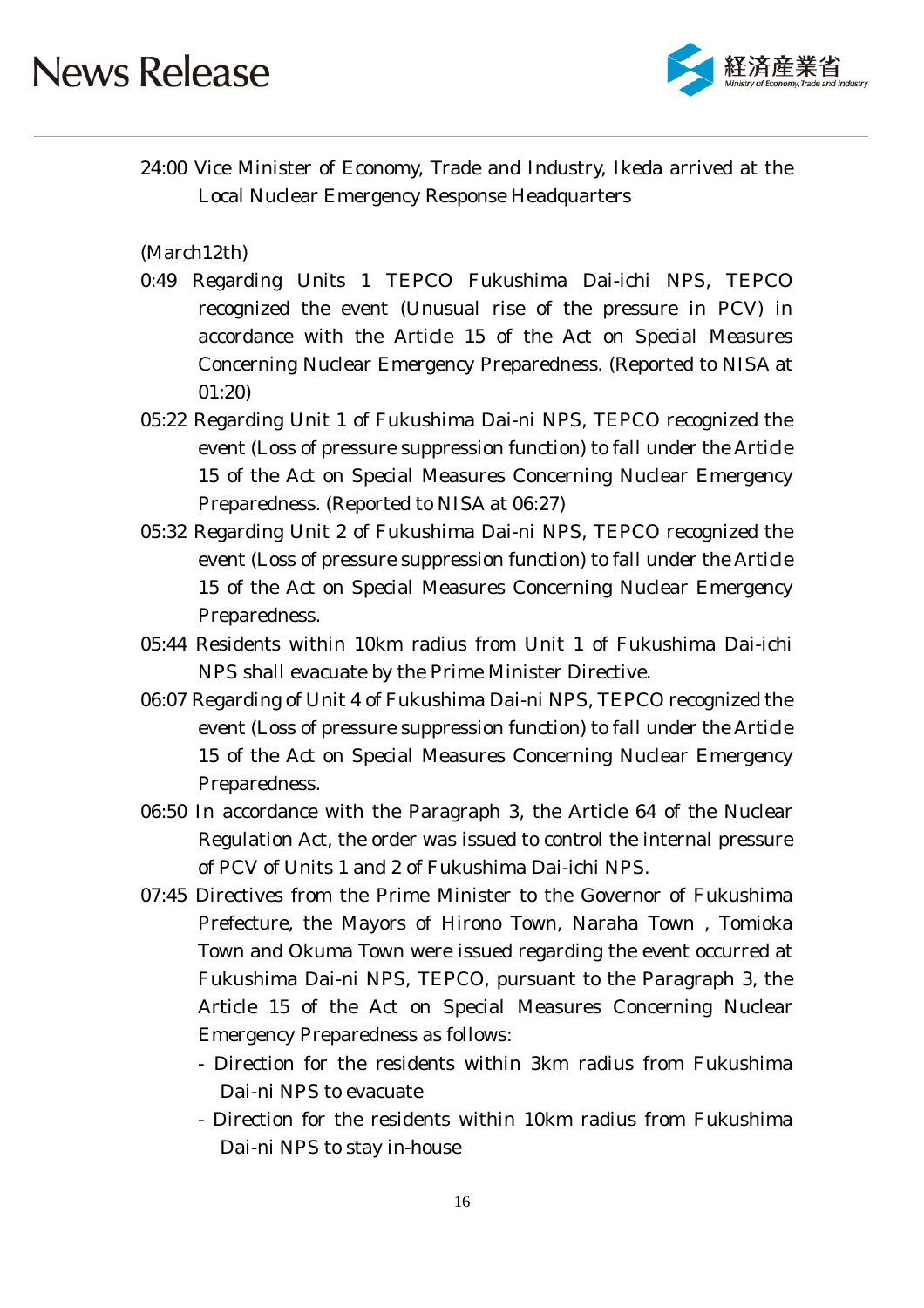

- 17:00 TEPCO reported to NISA the event (Unusual increase of radiation dose at the site boundary) falling under the Article 15 of the Act on Special Measures Concerning Nuclear Emergency Preparedness regarding Fukushima Dai-ichi NPS.
- 17:39 The Prime Minister directed evacuation of the residents within the 10 km radius from Fukushima Dai-ni NPS.
- 18:25 The Prime Minister directed evacuation of the residents within the 20km radius from Fukushima Dai-ichi NPS.
- 19:55 Directives from the Prime Minister was issued regarding seawater injection to Unit 1 of Fukushima Dai-ichi NPS.
- 20:05 Considering the Directives from the Prime Minister and pursuant to the Paragraph 3, the Article 64 of the Nuclear Regulation Act, the order was issued to inject seawater to Unit 1 of Fukushima Dai-ichi NPS and so on.
- 20:20 At Unit 1 of Fukushima Dai-ichi NPS, seawater injection started.

(March 13th)

- 05:38 TEPCO reported to NISA the event (Total loss of coolant injection function) falling under the Article 15 of the Act on Special Measures Concerning Nuclear Emergency Preparedness regarding Unit 3 of Fukushima Dai-ichi NPS. Recovering efforts by TEPCO of the power source and coolant injection function and the work on venting were under way.
- 09:01 TEPCO reported to NISA the event (Unusual increase of radiation dose at the site boundary) falling under the Article 15 of the Act on Special Measures Concerning Nuclear Emergency Preparedness regarding Fukushima Dai-ichi NPS.
- 09:08 Pressure suppression and fresh water injection started for Unit 3 of Fukushima Dai-ichi NPS.
- 09:20 The Pressure Vent Valve of Unit 3 of Fukushima Dai-ichi NPS was opened.
- 09:30 Directive was issued for the Governor of Fukushima Prefecture, the Mayors of Okuma Town, Futaba Town, Tomioka Town and Namie Town in accordance with the Act on Special Measures Concerning Nuclear Emergency Preparedness on the contents of radioactivity decontamination screening.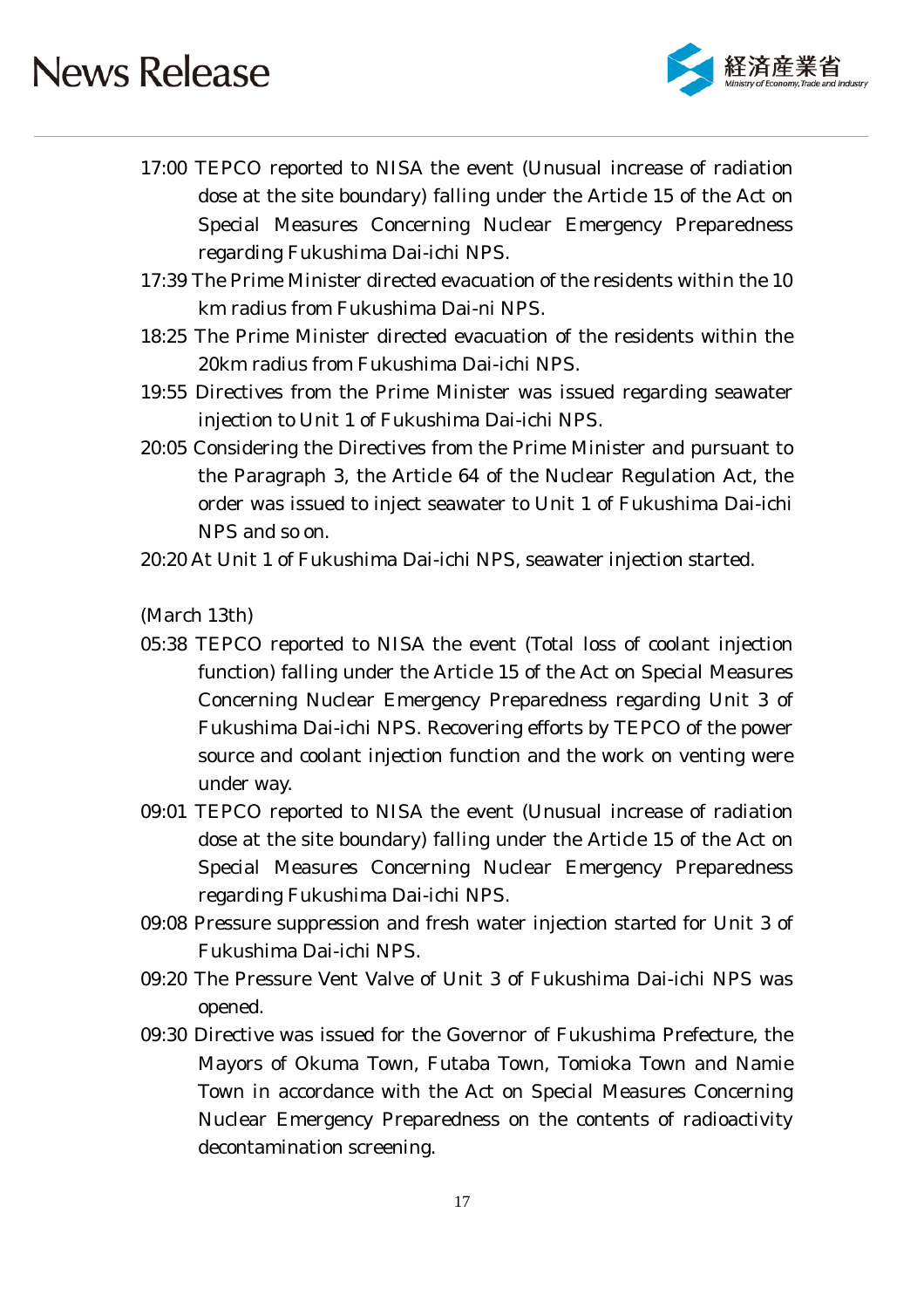

- 13:09 Tohoku Electric Power Co. reported to NISA that Onagawa NPS reached a situation specified in the Article 10 of the Act on Special Measures Concerning Nuclear Emergency Preparedness.
- 13:12 Fresh water injection was switched to seawater injection for Unit 3 of Fukushima Dai-ichi NPS.
- 14:36 TEPCO reported to NISA the event (Unusual increase of radiation dose at the site boundary) falling under the Article 15 of the Act on Special Measures Concerning Nuclear Emergency Preparedness regarding Fukushima Dai-ichi NPS.

(March 14th)

- 01:10 Seawater injection for Units 1 and 3 of Fukushima Dai-ichi NPS were temporarily interrupted due to the lack of seawater in pit.
- 03:20 Seawater injection for Unit 3 of Fukushima Dai-ichi NPS was restarted.
- 04:40 TEPCO reported to NISA the event (Unusual increase of radiation dose at the site boundary) falling under the Article 15 of the Act on Special Measures Concerning Nuclear Emergency Preparedness regarding Fukushima Dai-ichi NPS.
- 05:38 TEPCO reported to NISA the event (Unusual increase of radiation dose at the site boundary) falling under the Article 15 of the Act on Special Measures Concerning Nuclear Emergency Preparedness regarding Fukushima Dai-ichi NPS.
- 07:52 TEPCO reported to NISA the event (Unusual rise of the pressure in PCV) falling under the Article 15 of the Act on Special Measures Concerning Nuclear Emergency Preparedness regarding Unit 3 of Fukushima Dai-ichi NPS.
- 13:25 Regarding Unit 2 of Fukushima Dai-ichi NPS, TEPCO recognised the event (Loss of reactor cooling function) to fall under the Article 15 of the Act on Special Measures Concerning Nuclear Emergency Preparedness.
- 22:13 TEPCO reported to NISA in accordance with the Article 10 of the Act on Special Measures Concerning Nuclear Emergency Preparedness regarding Fukushima Dai-ni NPS.
- 22:35 TEPCO reported to NISA the event (Unusual increase of radiation dose at the site boundary) falling under the Article 15 of the Act on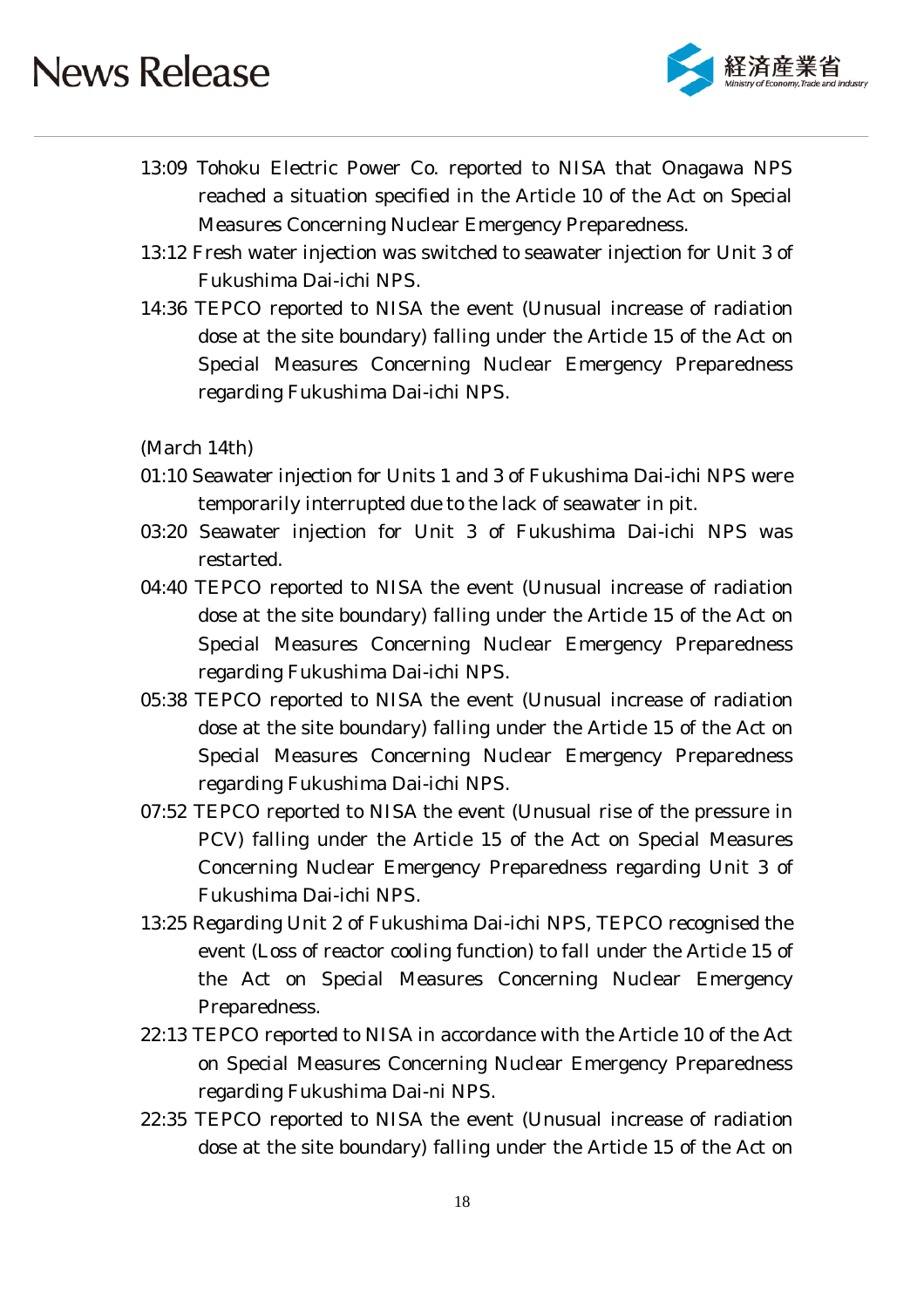

Special Measures Concerning Nuclear Emergency Preparedness regarding Fukushima Dai-ichi NPS.

(March 15th)

- 00:00: The acceptance of experts from IAEA was decided. NISA agreed to accept the offer of dispatching of the expert on NPS damage from IAEA considering the intention by Mr. Amano, Director General of IAEA. Therefore, the schedule of expert acceptance will be planned from now on according to the situation.
- 00:00: NISA also decided the acceptance of experts dispatched from NRC.
- 07:21 TEPCO reported to NISA the event (Unusual increase of radiation dose at the site boundary) falling under the Article 15 of the Act on Special Measures Concerning Nuclear Emergency Preparedness regarding Fukushima Dai-ichi NPS.
- 07:24 Incorporated Administration Agency, Japan Atomic Energy Agency (JAEA) reported to NISA in accordance with the Article 10 of the Act on Special Measures Concerning Nuclear Emergency Preparedness regarding Nuclear Fuel Cycle Engineering Laboratories, Tokai Research and Development Centre.
- 07:44 JAEA reported to NISA in accordance with the Article 10 of the Act on Special Measures Concerning Nuclear Emergency Preparedness regarding Nuclear Science Research Institute.
- 08:54 TEPCO reported to NISA the event (Unusual increase of radiation dose at the site boundary) falling under the Article 15 of the Act on Special Measures Concerning Nuclear Emergency Preparedness regarding Fukushima Dai-ichi NPS.
- 10:30 According to the Nuclear Regulation Act, the Minister of Economy, Trade and Industry issued the directions as follows.
	- For Unit 4: To extinguish fire and to prevent the occurrence of re-criticality
	- For Unit 2: To inject water to reactor vessel promptly and to vent Drywell.
- 10:59 Considering the possibility of lingering situation, it was decided that the function of the Local Nuclear Emergency Response Headquarters was moved to the Fukushima Prefectural Office.
- 11:00 The Prime Minister directed the in-house stay area.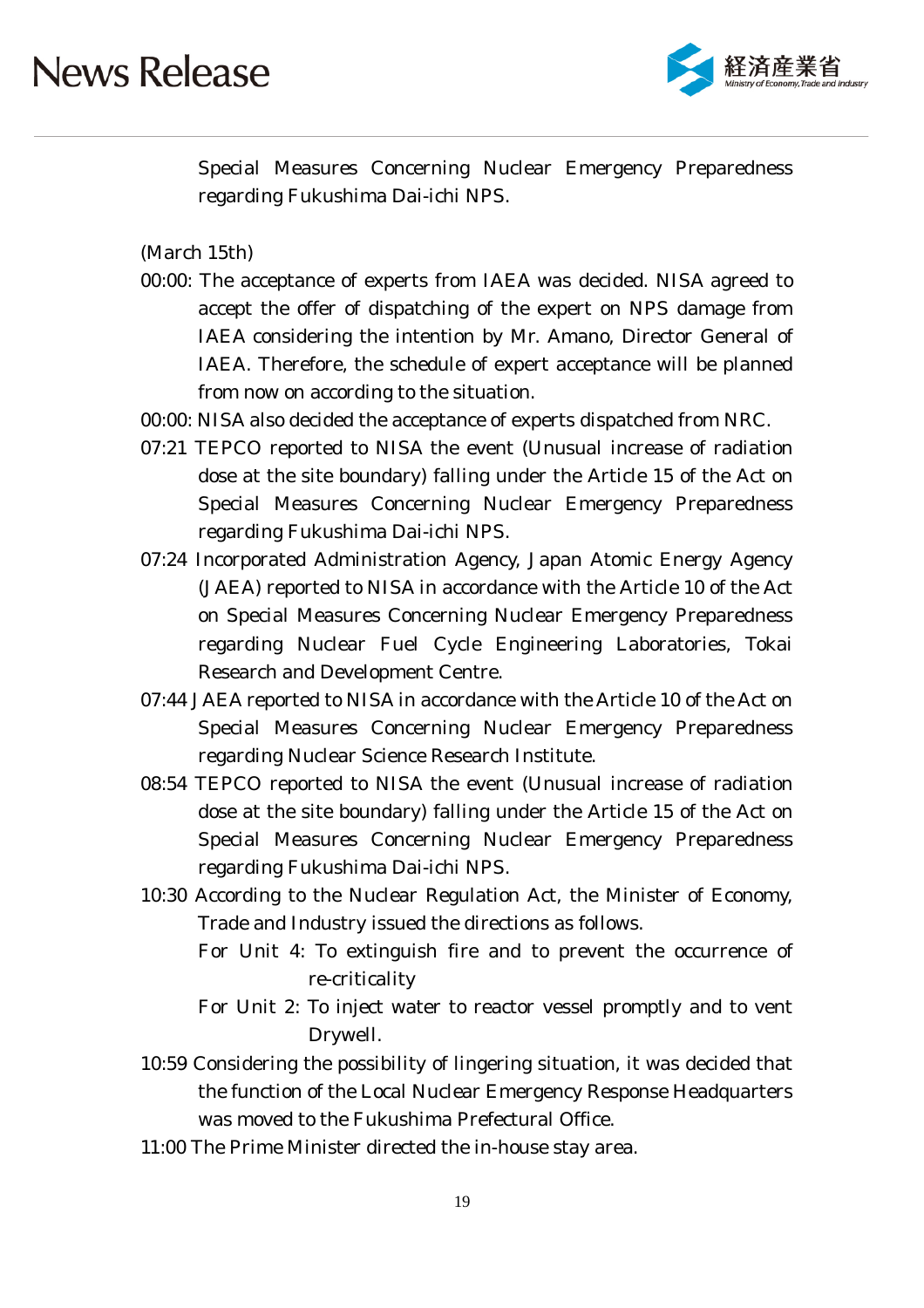

In-house stay was additionally directed to the residents in the area from 20 km to 30 km radius from Fukushima Dai-ichi NPS considering in-reactor situation.

- 16:30 TEPCO reported to NISA the event (Unusual increase of radiation dose at the site boundary) falling under the Article 15 of the Act on Special Measures Concerning Nuclear Emergency Preparedness regarding Fukushima Dai-ichi NPS.
- 22:00 According to the Nuclear Regulation Act, the Minister of Economy, Trade and Industry issued the following direction. For Unit 4: To implement the injection of water to the Spent Fuel

Pool.

23:46 TEPCO reported to NISA the event (Unusual increase of radiation dose at the site boundary) falling under the Article 15 of the Act on Special Measures Concerning Nuclear Emergency Preparedness regarding Fukushima Dai-ichi NPS.

(March 18th)

- 13:00 Ministry of Education, Culture, Sports, Science and Technology decided to reinforce the nation-wide monitoring survey in the emergency of Fukushima Dai-ichi and Dai-ni NPS.
- 15:55 TEPCO reported to NISA on the accidents and failure at Units 1, 2, 3 and 4 of Fukushima Dai-ichi NPS (Leakage of the radioactive materials inside of the reactor buildings to non-controlled area of radiation) pursuant to the Article 62-3 of the Nuclear Regulation Act.
- 16:48 Japan Atomic Power Co. reported to NISA accidents and failures in Tokai NPS (Failure of the seawater pump motor of the emergency diesel generator 2C) pursuant to the Article 62-3 of the Nuclear Regulation Act.

(March 19th)

07:44 The second unit of Emergency Diesel Generator (A) for Unit 6 started up.

TEPCO reported to NISA that the pump for RHR (C) for Unit 5 started up and started to cooling Spent Fuel Storage Pool. (Power supply: Emergency Diesel Generator for Unit 6)

08:58 TEPCO reported to NISA the event (Unusual increase of radiation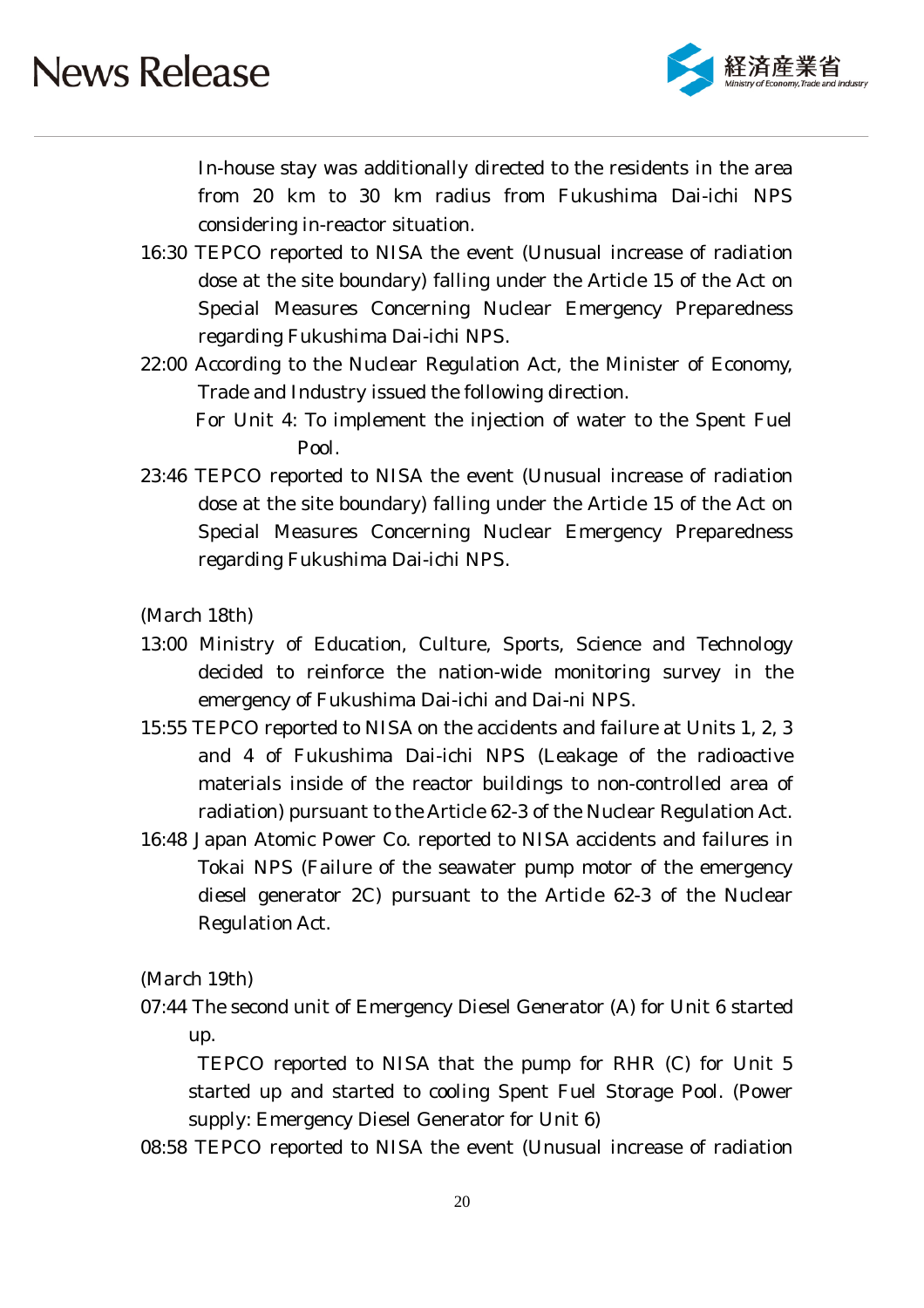

dose at the site boundary) falling under the Article 15 of the Act on Special Measures Concerning Nuclear Emergency Preparedness regarding Fukushima Dai-ichi NPS.

(March 20th)

23:30 Directive from Local Nuclear Emergency Response Headquarters to the Prefectural Governor and the heads of cities, towns and villages (Tomioka Town, Hutaba Town, Okuma Town, Namie Town, Kawauchi Village, Naraha Town, Minamisouma City, Tamura City, Kazurao Village, Hirono Town, Iwaki City and Iidate Village) was issued regarding the change of the reference value for the screening level for decontamination of radioactivity.

(March 21st)

- 07:45 Directive titled as "Administration of the stable Iodine" was issued from Local Nuclear Emergency Response Headquarters to the Prefectural Governor and the heads of cities, towns and villages (Tomioka Town, Hutaba Town, Okuma Town, Namie Town, Kawauchi Village, Naraha Town, Minamisouma City, Tamura City, Kazurao Village, Hirono Town, Iwaki City and Iidate Village), which directs the above-mentioned governor and the heads to administer stable Iodine under the direction of the headquarters and in the presence of medical experts, and not to administer it on personal judgements.
- 16:45 Directive titled as "Ventilation for using heating equipments within the in-house evacuation zone" was issued from the Director-General of Local Nuclear Emergency Response Headquarters to the Prefectural Governor and the heads of cities, towns and villages (Tomioka Town, Hutaba Town, Okuma Town, Namie Town, Kawauchi Village, Naraha Town, Minamisouma City, Tamura City, Kazurao Village, Hirono Town, Iwaki City and Iidate Village), which directs the above-mentioned governor and heads to publicly announce the guidance to the residents within the in-house evacuation zone, concerning the indoor use of heating equipments that require ventilation, in order to avoid poisoning from carbon monoxide and to reduce exposure.
- 17:50 Directive from the Director-general of the Government Nuclear Emergency Response Headquarters to the Prefectural Governors of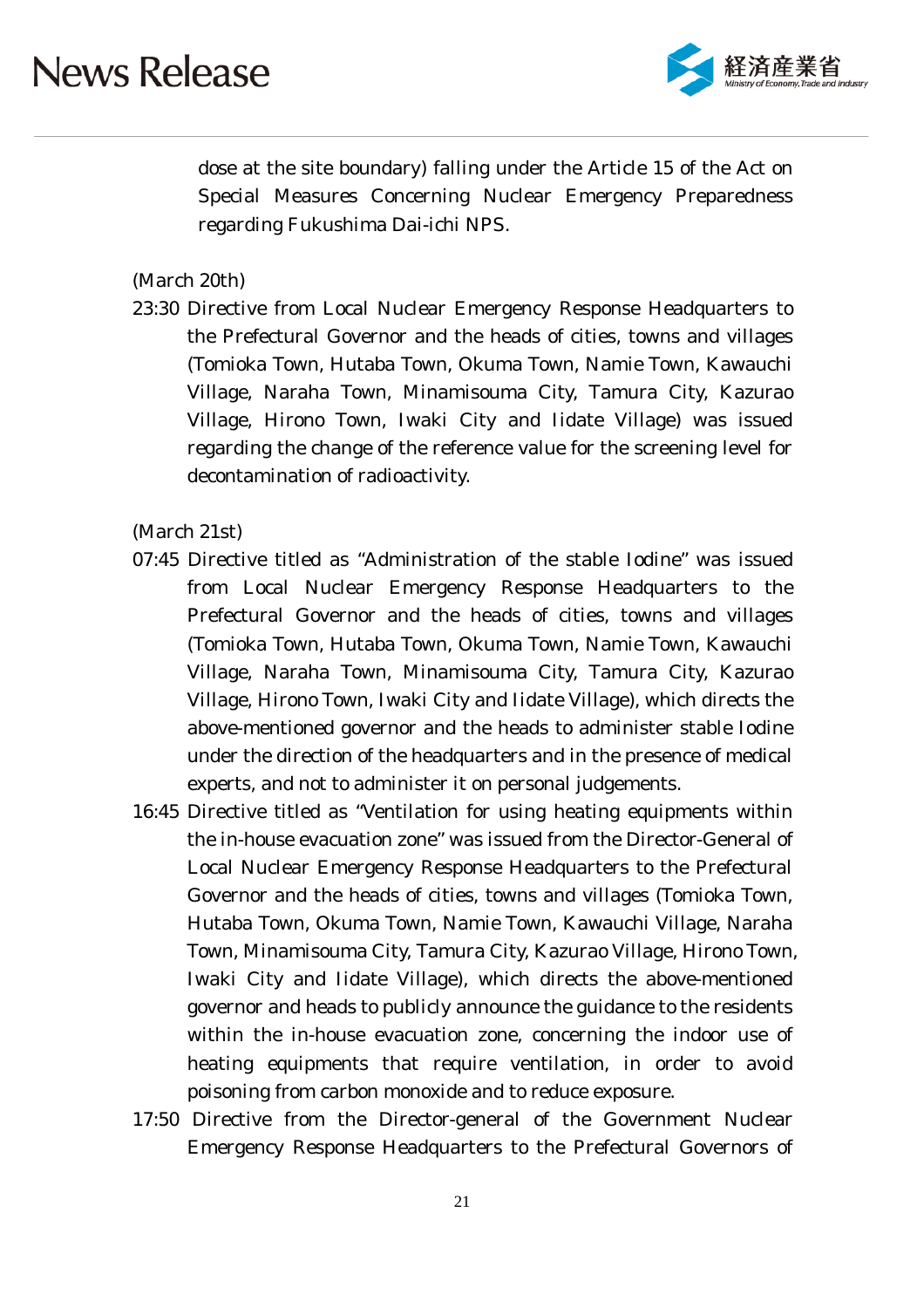

Fukushima, Ibaraki, Tochigi and Gunma was issued, which direct the above-mentioned governors to issue a request to relevant businesses and people to suspend shipment of spinach, *Kakina* (a green vegetable) and raw milk for the time being.

#### (March 22nd)

16:00 NISA received the response (Advice) from Nuclear Safety Commission Emergency Technical Advisory Body to the request for advice made by NISA, regarding the report from TEPCO titled as "The Results of Analysis of Seawater" dated March 22nd.

#### (March 25th)

NISA directed orally to the TEPCO regarding the exposure of workers at the turbine building of Unit 3 of Fukushima Dai-ichi Nuclear Power Station occurred on March 24th, to review immediately and to improve its radiation control measures from the viewpoint of preventing a recurrence.

### (March 28th)

Regarding the mistake in the evaluation of the concentration measurement in the stagnant water on the basement floor of the turbine building of Unit 2 of Fukushima Dai-ichi NPS announced by TEPCO on 27 March, NISA directed TEPCO orally to prevent the recurrence of such a mistake.

13:50 Receiving the suggestion by the special meeting of Nuclear Safety Commission (Stagnant water on the underground floor of the turbine building at Fukushima Dai-ichi Plant Unit 2), NISA directed TEPCO orally to add the sea water monitoring points and carry out the groundwater monitoring.

Regarding the delay in the reporting of the water confirmed outside of the turbine buildings, NISA directed TEPCO to accomplish the communication in the company on significant information in a timely manner and to report it in a timely and appropriate manner.

#### (March 29th)

11:16 The report was received, regarding the accident and trouble etc. in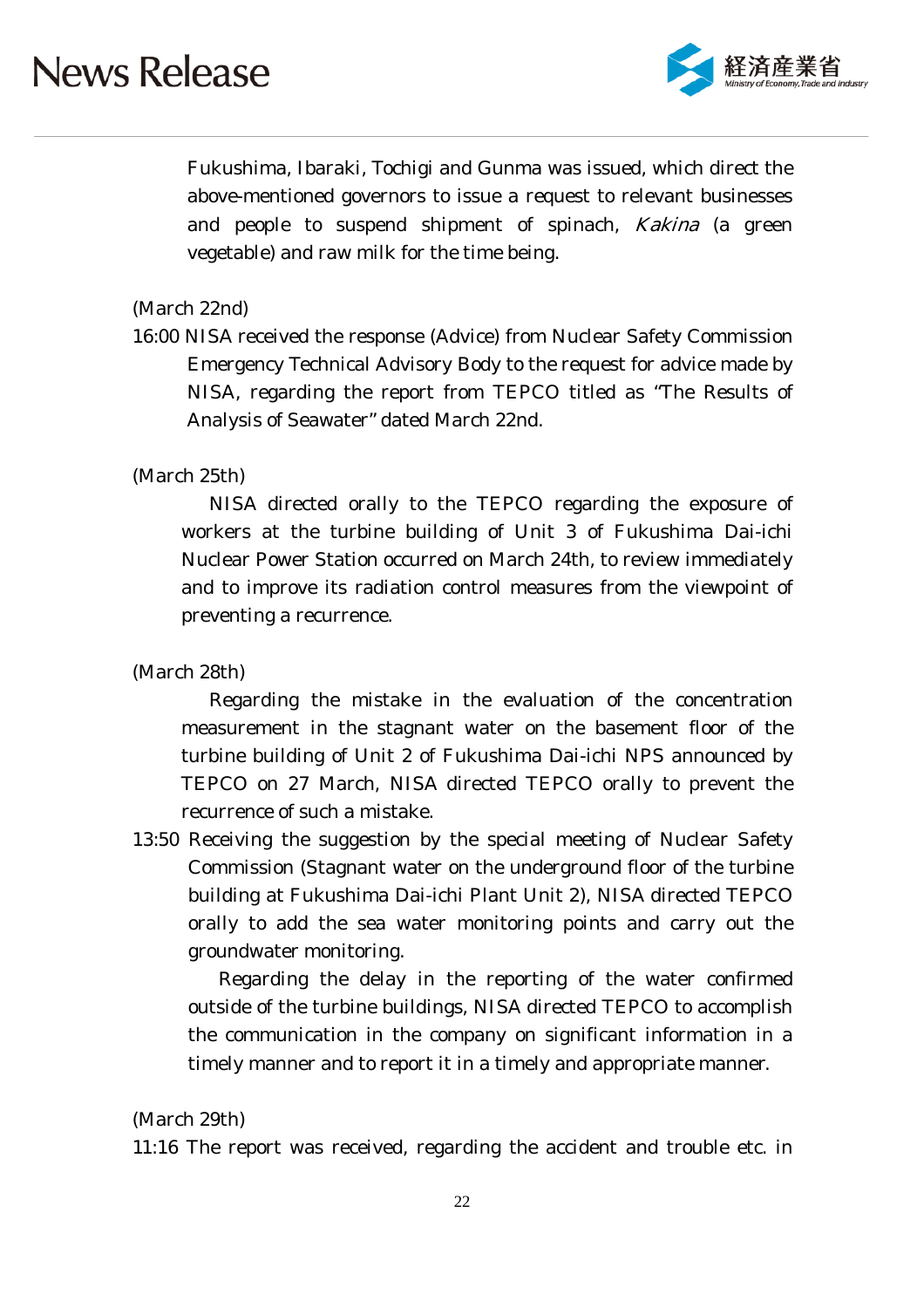

Onagawa NPS of Tohoku Electric Power Co. Inc. (the trouble of pump of component cooling water system etc. in Unit 2 and the fall of heavy oil tank for auxiliary boiler of Unit 1 by tsunami), pursuant to the Article 62-3 of the Nuclear Regulation Act and the Article 3 of the Ministerial Ordinance for the Reports related to Electricity.

In order to strengthen the system to assist the nuclear accident sufferers, the "Team to Assist the Lives of the Nuclear Accident Sufferers" headed by the Minister of Economy, Trade and Industry was established and the visits, etc., the by the team to relevant cities, towns and villages were carried out

### (March 30th)

Directions as to implement the emergency safety measures for the other power stations considering the accident of Fukushima Dai-ichi and Dai-ni NPSs in 2011 was issued and handed to each electric power company and the relevant organization.

- $<$  Possibility on radiation exposure (As of 08:30 March 31st) >
- 1. Exposure of residents
- (1) Including the about 60 evacuees from Futaba Public Welfare Hospital to Nihonmatsu City Fukushima Gender Equality Centre, as the result of measurement of 133 persons at the Centre, 23 persons counted more than 13,000 cpm were decontaminated.
- (2) The 35 residents transferred from Futaba Public Welfare Hospital to Kawamata Town Saiseikai Kawamata Hospital by private bus arranged by Fukushima Prefecture were judged to be not contaminated by the Prefectural Response Centre.
- (3) As for the about 100 residents in Futaba Town evacuated by bus, the results of measurement for 9 of the 100 residents were as follows. The evacuees, moving outside the Prefecture (Miyagi Prefecture), were divided into two groups, which joined later to Nihonmatsu City Fukushima Gender Equality Centre.

| No. of Counts | No. of Persons |
|---------------|----------------|
|---------------|----------------|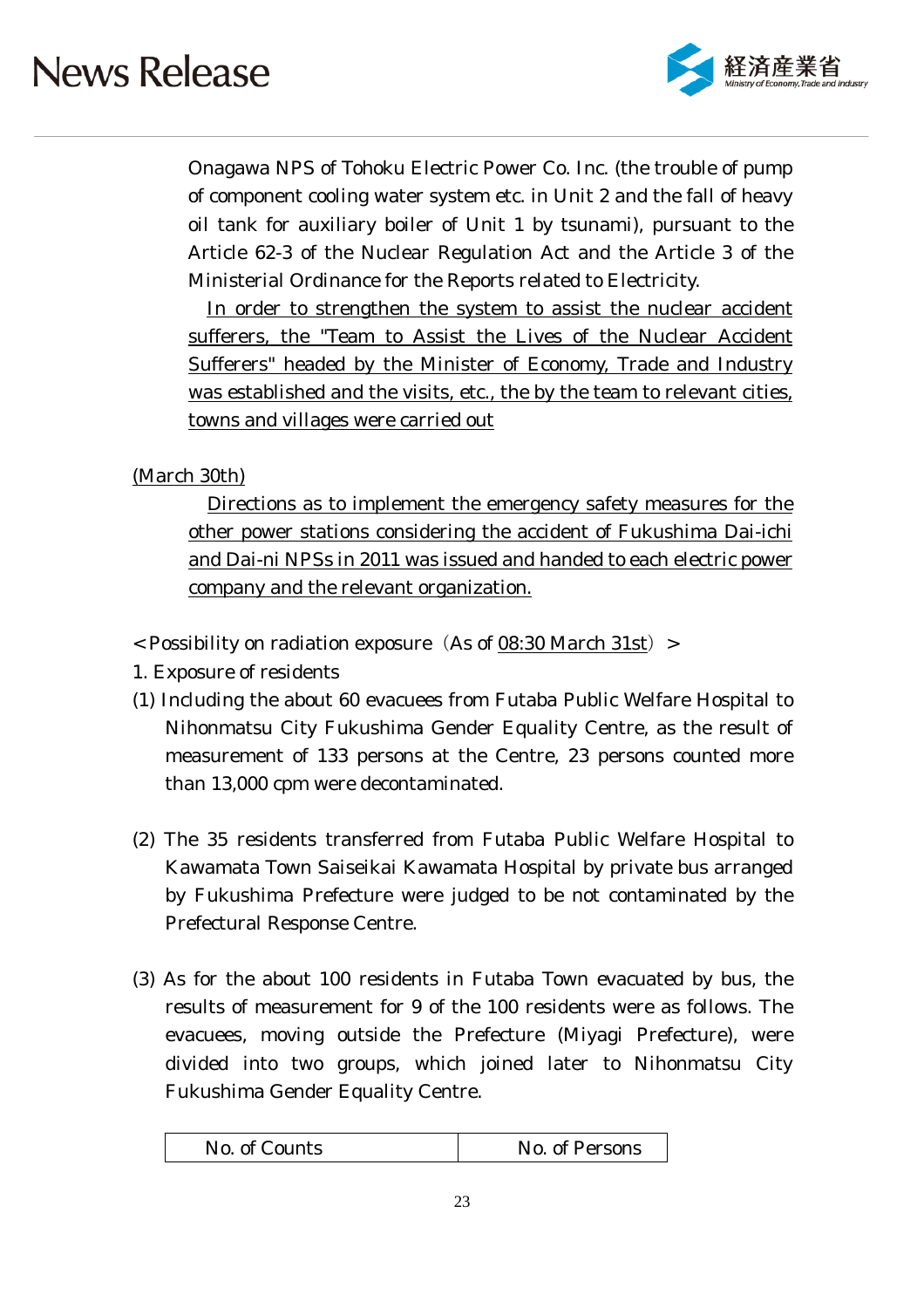

| 18,000cpm                               |  |
|-----------------------------------------|--|
| 30,000-36,000cpm                        |  |
| 40,000cpm                               |  |
| little less than 40,000cpm <sup>*</sup> |  |
| very small counts                       |  |

<sup>\*(</sup>These results were measured without shoes, though the first measurement exceeded 100,000cpm)

(4) The screening was started at the Off site Centre in Okuma Town from March 12th to 15th. 162 people received examination until now. At the beginning, the reference value was set at 6,000cpm. 110 people were at the level below 6,000 cpm and 41 people were at the level of 6,000 cpm or more. When the reference value was increased to 13,000 cpm afterward, 8 people were at the level below 13,000 cpm and 3 people are at the level of 13,000 cpm or more.

The 5 out of 162 people examined were transported to hospital after being decontaminated.

- (5) The Fukushima Prefecture carried out the evacuation of patients and personnel of the hospitals located within 10km area. The screening of all the members showed that 3 persons have the high counting rate. These members were transported to the secondary medical institute of exposure. As a result of the screening on 60 fire fighting personnel involved in the transportation activities, the radioactivity higher than twice of the back ground was detected on 3 members. Therefore, all the 60 members were decontaminated.
- (6) Fukushima Prefecture has started the screening from 13 March. It is carried out by rotating the evacuation sites and at the 13 places (set up permanently) such as health offices. Up until March 28th, the screening was done to 102,342 people. Among them, 101 people were above the 100,000cpm, but when measured these people again without clothes, etc., the counts decreased to 100,000cpm and below, and there was no case which affects health.
- 2. Exposure of workers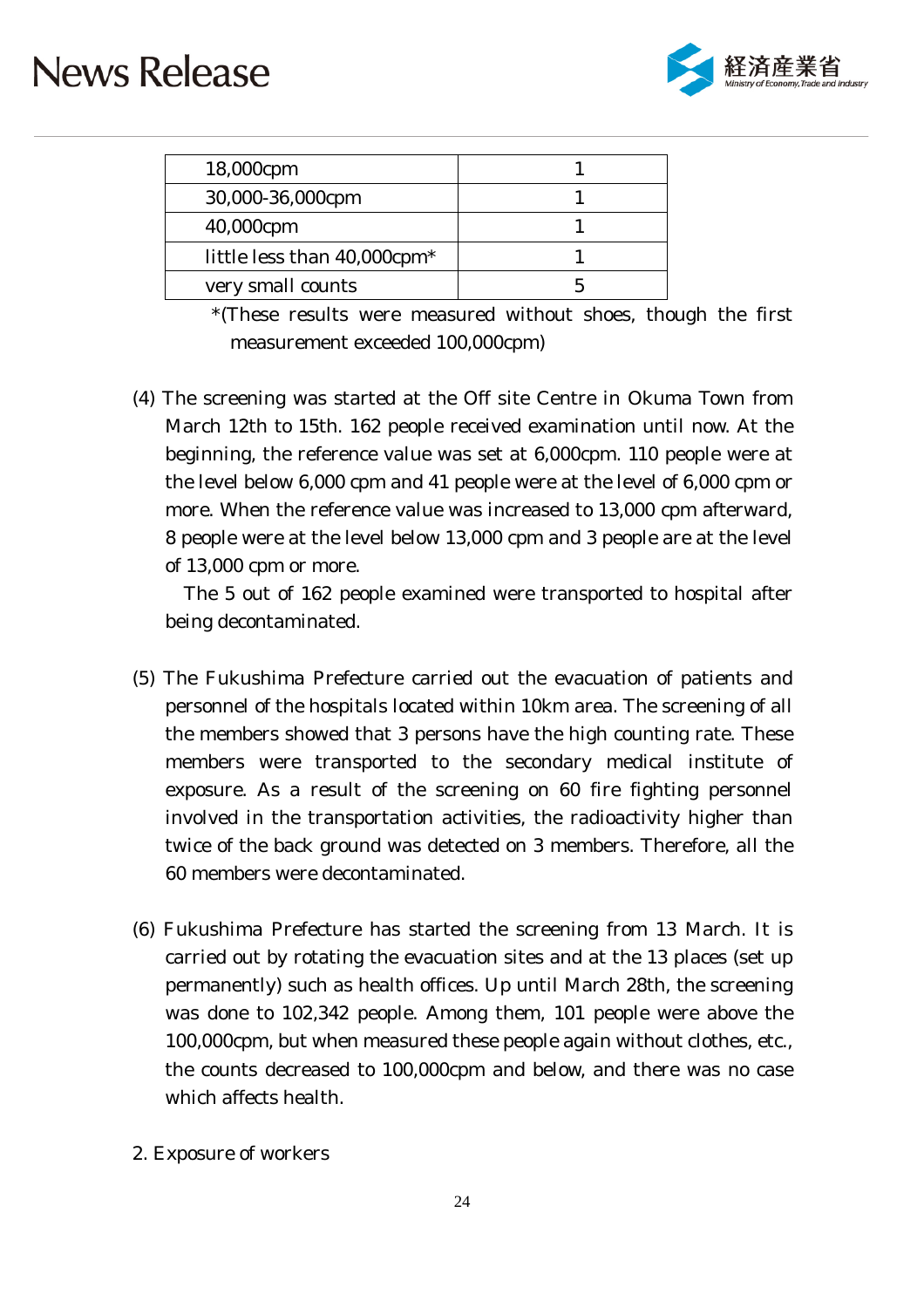

As for the workers conducting operations in Fukushima Dai-ichi NPS, the total number of people who were at the level of exposure more than 100mSv becomes 19, as the three workers (All the people were the subcontractor's employees.) who were laying cables in the turbine building of Unit 3 of the NPS were confirmed to be at the level of exposure more than 170mSv on March 24.

For two out of the three workers, the attachment of radioactive material on the skin of both legs was confirmed. As the two workers were judged to have a possibility of beta ray burn, they were transferred to the Fukushima Medical University Hospital, and after that, on March 25th, all of the three workers arrived at the National Institute of Radiological Sciences in the Chiba Prefecture. As the result of examination, the level of exposure of their legs was estimated to be from 2 to 3 Sv. The level of exposure of both legs and internal did not require medical treatment, but they decided to monitor the progress of all three workers in the hospital. All the three workers have been discharged from the hospital around the noon on 28 March.

- 3. Others
- (1) 4 members of Self-Defence Force who worked in Fukushima Dai-ichi NPS were injured by explosion. One member was transferred to National Institute of Radiological Sciences. After the examination, judged that there were wounds but no risk for health from the exposure, the one was released from the hospital on March 17th. No other exposure of the Self-Defence Force member was confirmed at the Ministry of Defence.
- (2) As for policeman, the decontaminations of two policemen were confirmed by the National Police Agency. Nothing unusual was reported.
- (3) On March 24th, examinations of thyroid gland for 66 children aged from 1 to 15 years old were carried out at the Kawamata Town public health Center. The result was at not at the level of having harmful influence.
- (4) From March 26th to 27th, examinations of thyroid gland for 137 children aged from 1 to 15 years old were carried out at the Iwaki City Public Health Center. The result was not at the level of having harmful influence.
- <Directive of screening levels for decontamination of radioactivity>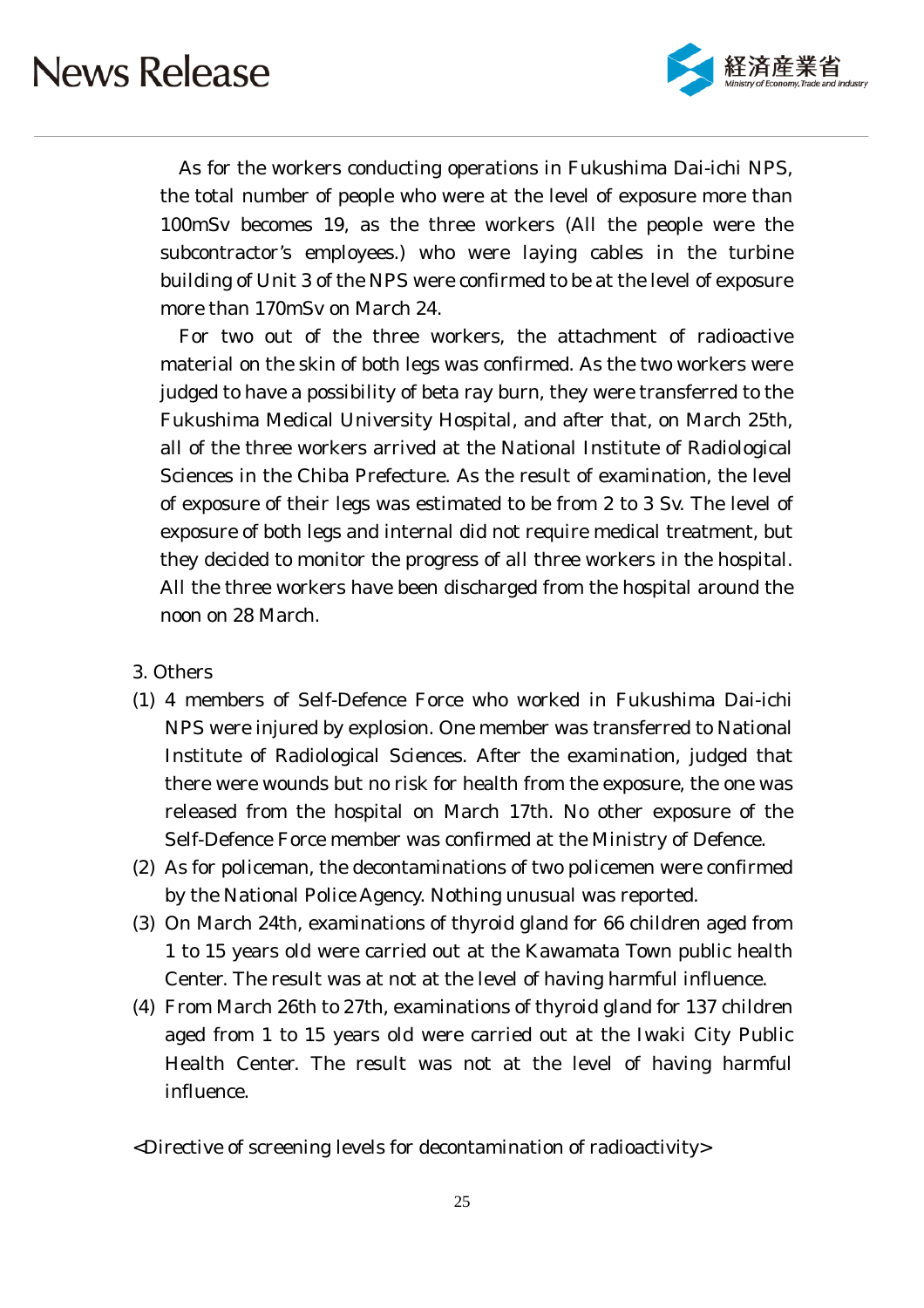

(1) On March 20th, the Local Nuclear Emergency Response Headquarters issued the directive to change the reference value for the screening level for decontamination of radioactivity as the following to the Prefectural Governor and the heads of cities, towns and villages (Tomioka Town, Hutaba Town, Okuma Town, Namie Town, Kawauchi Village, Naraha Town, Minamisouma City, Tamura City, Kazurao Village, Hirono Town, Iwaki City and Iidate Village).

Old : 40 Bq/cm2 measured by a gamma-ray survey meter or 6,000 cpm New : 1  $\mu$  Sv/hour (dose rate at 10cm distance) or 100,000cpm equivalent

<Directives of administrating stable Iodine during evacuation>

- (1) On March 16th, the Local Nuclear Emergency Response Headquarters issued "Directive to administer the stable Iodine during evacuation from the evacuation area (20 km radius)" to the Prefectural Governor and the heads of cities, towns and villages (Tomioka Town, Hutaba Town, Okuma Town, Namie Town, Kawauchi Village, Naraha Town, Minamisouma City, Tamura City, Kazurao Village, Hirono Town, Iwaki City and Iidate Village).
- (2) On March 21st, the Local Nuclear Emergency Response Headquarters issued Directive titled as "Administration of the stable Iodine" to the Prefectural Governor and the heads of cities, towns and villages (Tomioka Town, Hutaba Town, Okuma Town, Namie Town, Kawauchi Village, Naraha Town, Minamisouma City, Tamura City, Kazurao Village, Hirono Town, Iwaki City and Iidate Village), which directs the above-mentioned governor and heads to administer stable Iodine under the direction of the headquarters and in the presence of medical experts, and not to administer it on personal judgements.

<Situation of the injured (As of 08:30 March 31st)>

- 1. Injury due to earthquake on 11 March
	- Two employees (slightly, have already gone back working)
	- Two subcontract employees (one fracture in both legs, be in hospital)
	- Two missing (TEPCO's employee, missing in the turbine building of Unit
	- 4)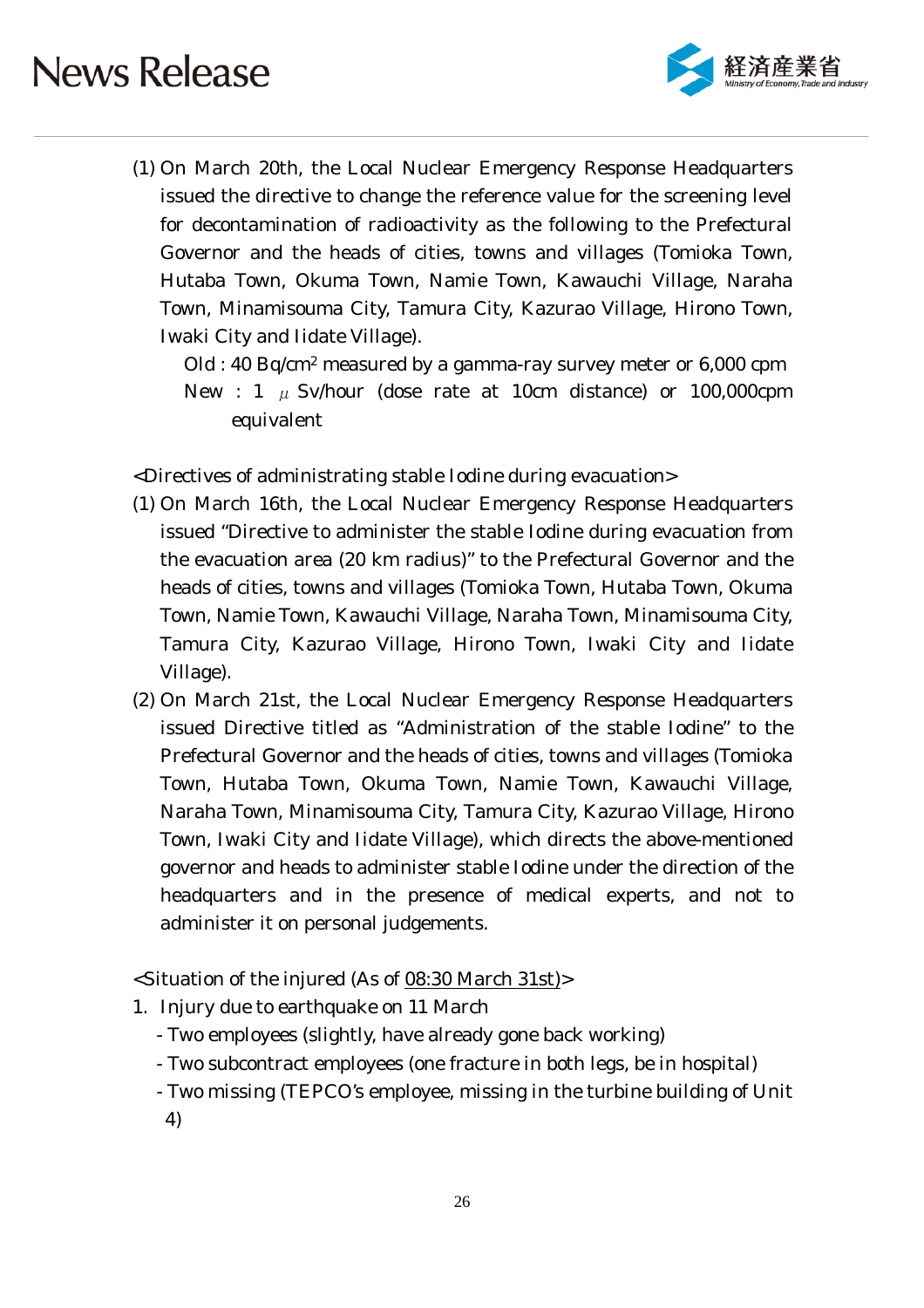

2. Injury due to the explosion of Unit 1 of Fukushima Dai-ichi NPS on 12 March

- Four employees (two TEPCO's employees and two subcontractor's employees) were injured at the explosion and smoke of Unit 1 around turbine building (non-controlled area of radiation) and were examined by Kawauchi Clinic. Two TEPCO's employees return to work again and two subcontractors' employees are under home treatment.

- 3. Injury due to the explosion of Unit 3 of Fukushima Dai-ichi NPS on 14 March.
	- Four TEPCO's employees (They have already return to work.)
	- Three subcontractor employees (They have already return to work.)
	- Four members of Self-Defence Force (one of them was transported to National Institute of Radiological Sciences considering internal possible exposure. The examination resulted in no internal exposure. The member was discharged from the institute on March 17th.)
- 4. Other injuries
	- Tow subcontractor's employees were injured during working at temporary control panel of power source in the Common Spent Fuel Pool, transported to where were industrial medical doctors the Fukushima Dai-ni NPS on 22 and 23 March. (One employee has already returned to work and the other is under home treatment.)
	- One emergency patient on 12 March. (cerebral infarction, transported by the ambulance, be in hospital)
	- Ambulance was requested for one employee complaining the pain at left chest outside of control area on March 12. (conscious, under home treatment)
	- Two employees complaining discomfort wearing full-face mask in the main control room were transported to Fukushima Dai-ni NPS for a consultation with an industrial doctor on 13 March. (One employee has already returned to work and the other is under home treatment.)

<Situation of resident evacuation (As of 08:30 March 31st)>

At 11:00 March 15th, the Prime Minister directed in-house stay to the residents in the area from 20 km to 30 km radius from Fukushima Dai-ichi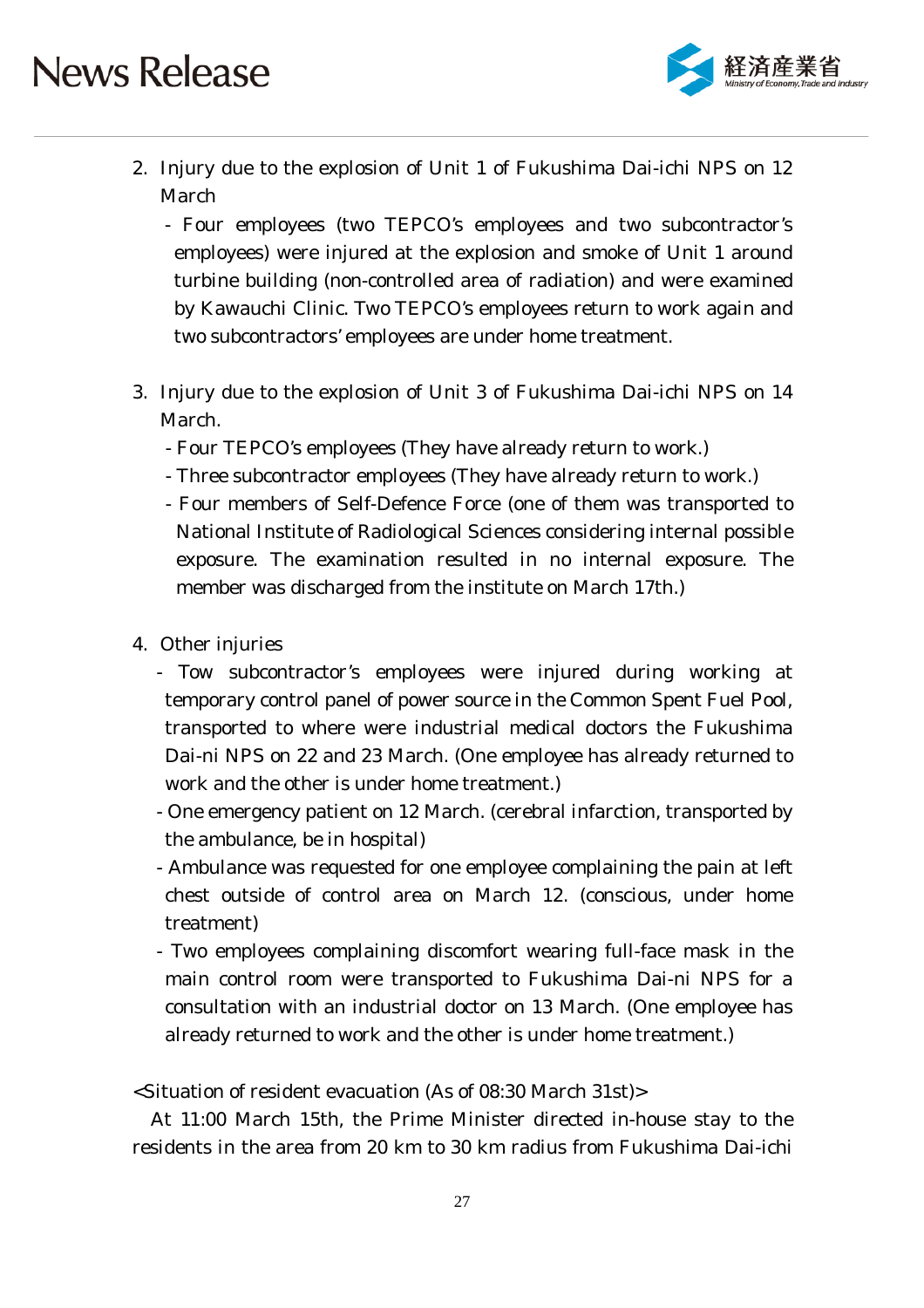

NPS. The directive was conveyed to Fukushima Prefecture and related municipalities.

Regarding the evacuation as far as 20-km from Fukushima Dai-ichi NPS and 10-km from Fukushima Dai-ni NPS, necessary measures have already been taken.

- ・ The in-house stay in the area from 20 km to 30 km from Fukushima Dai-ichi NPS is made fully known to the residents concerned.
- ・Cooperating with Fukushima Prefecture, livelihood support to the residents in the in-house stay area are implemented.
- ・On March 28th, Chief Cabinet Secretary mentioned the continuation of the limited-access within the area of 20 km from Fukushima Dai-ichi NPS. On the same day, the Local Nuclear Emergency Response Headquarters notified the related municipalities of forbidding entry to the evacuation area within the 20 km zone.

<Directives regarding foods and drinks>

Directive from the Director-General of the Government Nuclear Emergency Response Headquarters to the Prefectural Governors of Fukushima, Ibaraki, Tochigi and Gunma was issued, which directed above-mentioned governors to suspend shipment and so on of the following products for the time being.

| 1124221280211 |                                  |                             |
|---------------|----------------------------------|-----------------------------|
| Prefectures   | Suspension of shipment           | Restriction of intake       |
| Fukushima     | Non-head type leafy              | Non-head type leafy         |
| Prefecture    | vegetables, head type leafy      | vegetables, head type leafy |
|               | vegetables, flowerhead           | vegetables, flowerhead      |
|               | brassicas (Spinach,              | brassicas (Spinach,         |
|               | Cabbage, Broccoli,               | Cabbage, Broccoli,          |
|               | Cauliflower, <i>Komatsuna*</i> , | Cauliflower, Komatsuna*,    |
|               | Kukitachina*,                    | Kukitachina*.               |
|               | <i>Shinobufuyuna*</i> , Rape,    | Shinobufuyuna, Rape,        |
|               | Chijirena, Santouna*,            | Chijirena, Santouna*,       |
|               | Kousaitai*, Kakina*, etc.),      | Kousaitai*, Kakina*, etc.)  |

(1) Items under the suspension of shipment and restriction of intake (As of March 29th)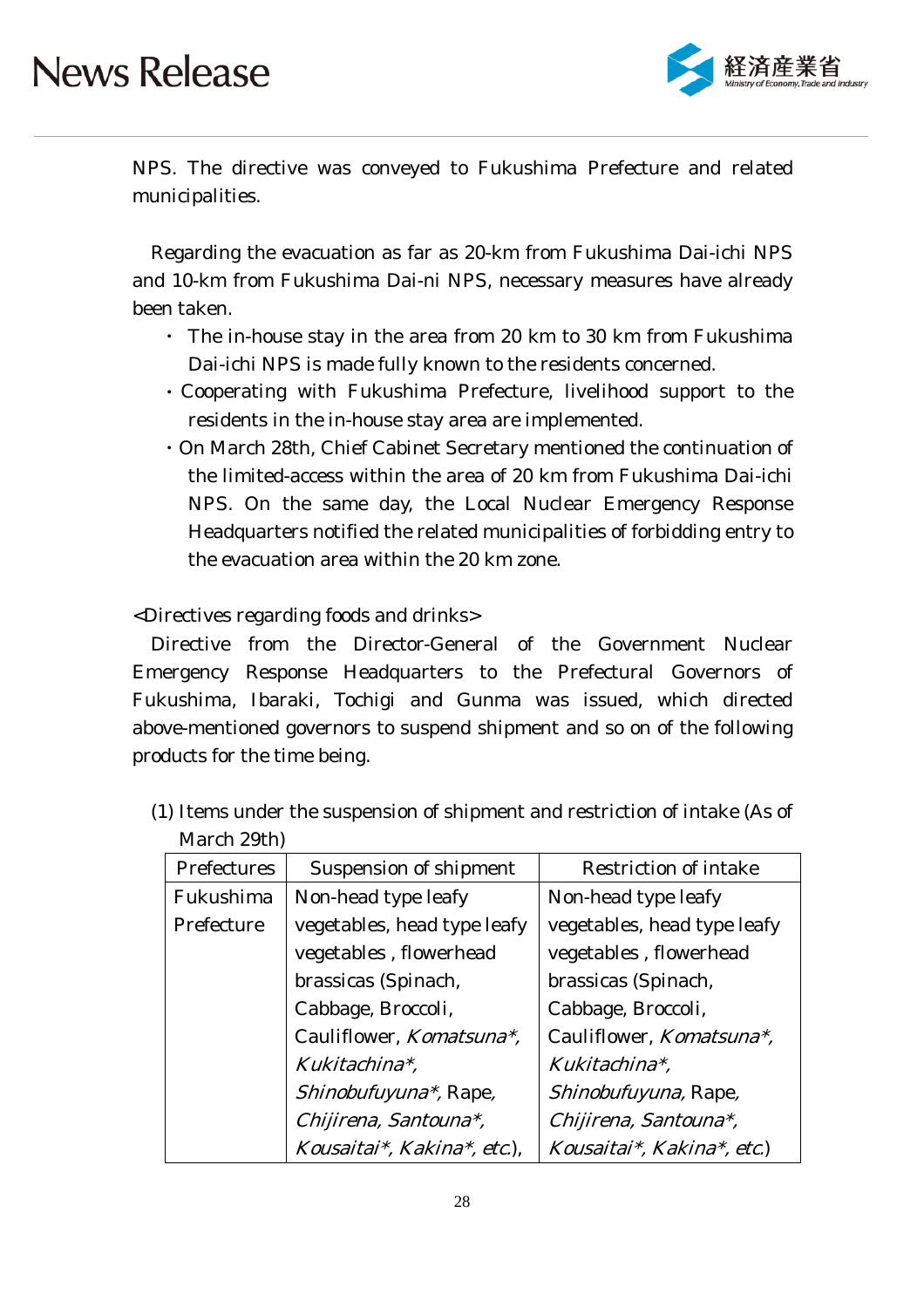

|         | Turnip, Raw milk                   |  |
|---------|------------------------------------|--|
| Ibaraki | Spinach, <i>Kakina*</i> , Parsley, |  |
| Pref.   | Raw milk                           |  |
| Tochigi | Spinach, Kakina*                   |  |
| Pref.   |                                    |  |
| Gunma   | Spinach, Kakina*                   |  |
| Pref.   |                                    |  |

\*a green vegetable

#### (2) Request for restriction of drinking for tap-water (As of March 30th)

| Scope under            | Water service (Local governments requested for        |
|------------------------|-------------------------------------------------------|
| restriction            | restriction)                                          |
| All residents          | Iitate small water service (Iitate Village, Fukushima |
|                        | Prefecture)                                           |
| <b>Babies</b>          | <fukushima prefecture=""></fukushima>                 |
| $\cdot$ Water services | Iwaki City water supply service (Iwaki City)          |
| that continue to       | Date City Tuskidate small water supply service (Date  |
| respond to the         | City)                                                 |
| directive              |                                                       |
|                        |                                                       |
| $\cdot$ Tap-water      | <b>Non</b>                                            |
| supply service         |                                                       |
| that continues         |                                                       |
| to respond to          |                                                       |
| the directive          |                                                       |

<Directive regarding the ventilation when using heating equipments in the aria of indoor evacuation >

On March 21st, Directive titled as "Ventilation for using heating equipments within the in-house evacuation zone" from the Director-General of Local Nuclear Emergency Response Headquarters to the Prefectural Governor and the heads of cities, towns and villages (Tomioka Town, Hutaba Town, Okuma Town, Namie Town, Kawauchi Village, Naraha Town, Minamisouma City, Tamura City, Kazurao Village, Hirono Town, Iwaki City and Iidate Village) was issued, which directs those governor and heads to